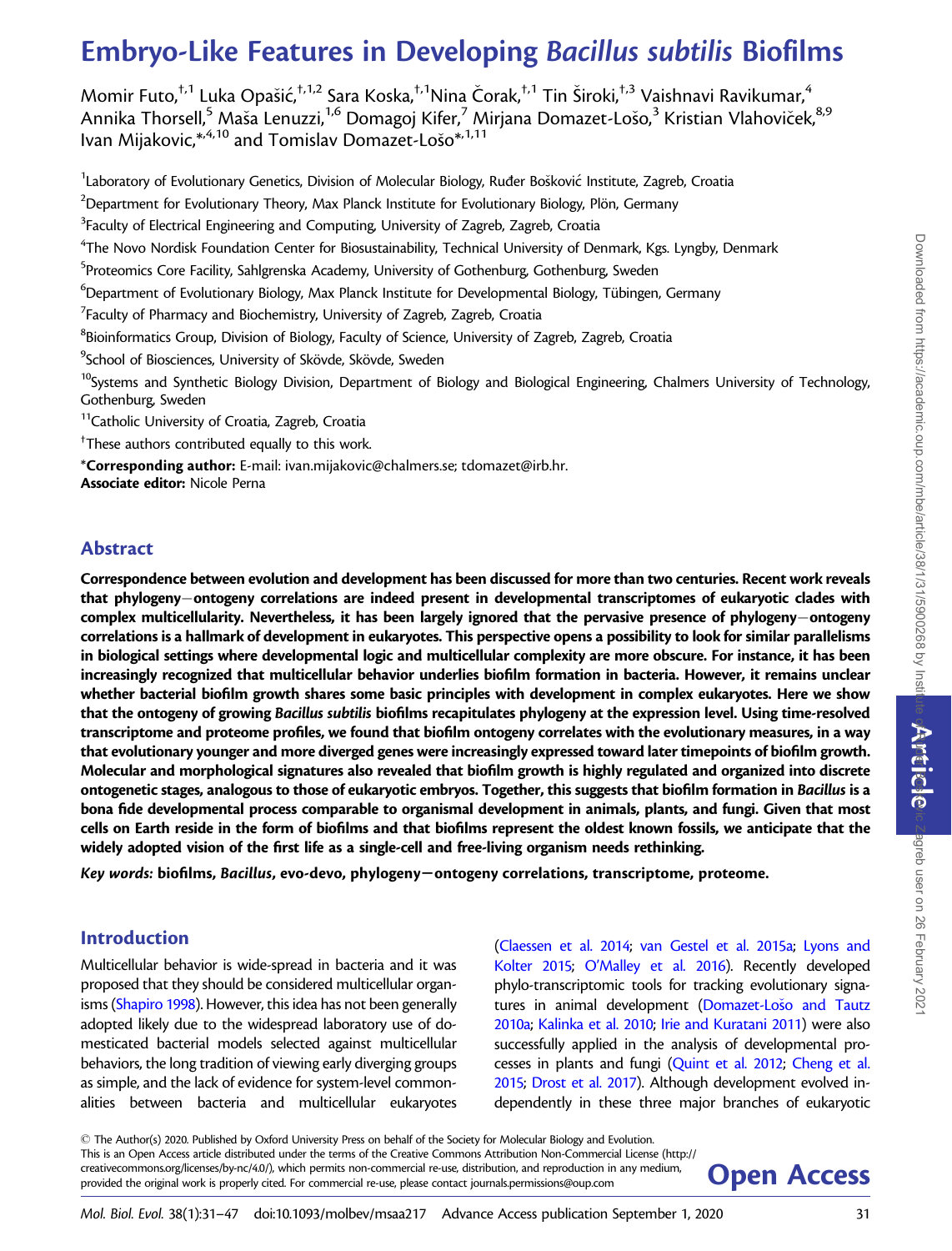diversity ([Rensing 2016](#page-16-0)), their ontogenies showed similar phy $logeny$  ontogeny correlations indicating that possibly all eukaryotic developmental programs have an evolutionary imprint. Transferability of the phylo-transcriptomic tools across clades and likely universal patterns of phylogenyontogeny correlations in eukaryotic multicellularity prompted us to test this approach on bacterial biofilms—a multicellular, and the most common, form of bacterial existence in nature ([Flemming and Wuertz 2019\)](#page-15-0).

Bacillus subtilis NCIB3610, a frequently used model organism in bacterial biofilm research [\(Vlamakis et al. 2013\)](#page-16-0), shows many properties readily found in multicellular eukaryotes including cell differentiation, division of labor, cell signaling, morphogenesis, programmed cell death, and selfrecognition [\(Vlamakis et al. 2013](#page-16-0); [van Gestel et al. 2015a;](#page-15-0) [Kalamara et al. 2018](#page-15-0)). These properties of B. subtilis biofilms are often seen as collective behaviors of independent cells. Alternatively, one can also take a top-down view and look at these characteristics as organizing features of a multicellular individual. We took the latter perspective and approached the biofilm as an individual organism by applying phylotranscriptomics as it would be used for studying ontogeny of an embryo-forming eukaryote. In this respect, we looked for a suitable genome-wise expression data set that covers the full ontogeny of a biofilm growth with relatively dense temporal sampling of entire biofilms. Surprisingly, there is general scarcity of such longitudinal biofilm studies in any bacterial species, and those that exist (e.g., [Pisithkul et al. 2019](#page-16-0)) cover only the initial phase of biofilm growth. We therefore generated a new expression data set by sampling B. subtilis  $NCIB3610$  biofilms grown on a solid-air interface.

# Results

## Biofilm Growth is a Stage-Organized Process

To measure transcriptome expression levels during B. subtilis biofilm formation, we sampled 11 timepoints covering a full span of biofilm ontogeny from its inoculation, until 2 months of age [\(fig. 1](#page-2-0)a). We recovered transcript expression values for 4,316 (96%) B. subtilis genes by RNAseq, which revealed three distinct periods of biofilm ontogeny: early (6H-1D), mid (3D-7D), and late period (1M-2M), linked by 2 transition stages at 2D and 14D (figs.  $1b$  and  $c$  and  $2$ ; supplementary file S1, Supplementary Material online). Biofilm transcriptomes showed a time-resolved principal component analysis (PCA) profile [\(fig. 2\)](#page-3-0) and poor correlation to the liquid culture (LC) used for inoculation of biofilms [\(fig. 1](#page-2-0)b), indicating that biofilm makes a distinct part of the B. subtilis life cycle. When we considered all ontogeny timepoints, 4,263 (99%) genes were differentially expressed (supplementary file S2, Supplementary Material online). This number stayed similar (4,190 genes, 97%) when we looked only at biofilm growth sensu stricto (6H–14D, supplementary files S2 and S3, Supplementary Material online) by excluding the starting LC and late-period timepoints (1M-2M) that show biofilm growth arrest. When we retained only genes with 2-fold or higher expression change, the numbers still remained high: 2,546 genes (59%) in biofilm growth sensu lato and 2,798 genes (65%) in biofilm growth sensu stricto. These values reflect highly dynamic regulation of transcription in biofilm ontogeny, comparable to those seen in animal embryos [\(Domazet-Lo](#page-15-0)š[o and Tautz 2010a](#page-15-0); [Yanai 2018\)](#page-16-0). Pairwise comparisons between successive ontogeny timepoints uncovered that most genes (around 70%) change their transcription at biofilm inoculation (LC-6H), indicating that transition from a LC to solid agar plates represents a dramatic shift in B. subtilis lifestyle (supplementary file S4, Supplementary Material online). The two most dynamic steps during biofilm growth are transitions at 1D-2D and 7D-14D where, respectively, around 30% and 25% B. subtilis genes change transcription (supplementary file S4, Supplementary Material online). Together with correlation ( $f$ ig. 1*b*), PCA ( $f$ ig. 2) and clustering analyses ([fig. 1](#page-2-0)c; supplementary file S5, Supplementary Material online), this shows that expression during biofilm growth is not a continuous process ([Monds and O'Toole](#page-15-0) [2009\)](#page-15-0). Instead, like development in animals [\(Levin et al.](#page-15-0) [2012;](#page-15-0) [Yanai 2018\)](#page-16-0), it is punctuated with bursts of transcriptional change that define discrete ontogeny phases (the early, mid, and late period).

# Evolutionary Expression Measures Show a Recapitulation Pattern

To assess whether biofilm growth has some evolutionary directionality, or if this process is macroevolutionary naive, we linked transcriptome profiles to evolutionary gene age estimates to obtain the transcriptome age index (TAI); a cumulative measure that gives overall evolutionary age of an expressed mRNA pool ([Domazet-Lo](#page-15-0)š[o and Tautz 2010a;](#page-15-0) [Quint et al. 2012](#page-16-0); [Cheng et al. 2015](#page-14-0)). Evolutionary gene age estimates are obtained by phylostratigraphic procedure [\(Domazet-Lo](#page-14-0)š[o et al. 2007\)](#page-14-0) using consensus phylogeny (supplementary files S6-S8, Supplementary Material online). If one assumes that expression patterns across biofilm ontogeny are independent of evolutionary age of genes, then the TAI profile should show a trend close to a flat line; that is, TAI and ontogeny should not correlate ([fig. 1](#page-2-0)d). Alternatively, there are many possible phylogeny-ontogeny correlation scenarios that would reflect a macroevolutionary imprint, but hourglass and recapitulation pattern are the two mostly considered ( $fig. 1d$ ). It is important to note that the recapitulation term has historical burden linked to Ernst Haeckel who applied it in the morphological context to express the idea that the ontogeny of extant species advances through the ancestral adult forms [\(Olsson et al. 2017\)](#page-16-0). This rigid view has been abandoned very early, but the recapitulation term has remained useful in discussing development [\(Abzhanov](#page-14-0) [2013,](#page-14-0) [Olsson et al. 2017\)](#page-16-0), especially at the molecular level to describe situations where, in statistical terms, the transcriptional activation of genes along ontogeny recapitulates the macroevolutionary sequence of gene emergence [\(Domazet-](#page-15-0)[Lo](#page-15-0)šo and Tautz 2010a). Although the recapitulation pattern historically was the first one to be proposed ([Abzhanov 2013\)](#page-14-0), recent studies of eukaryotic development mainly support the hourglass model ([Domazet-Lo](#page-15-0)š[o and Tautz 2010a](#page-15-0); [Kalinka](#page-15-0) [et al. 2010](#page-15-0); [Irie and Kuratani 2011;](#page-15-0) [Kalinka and Tomancak](#page-15-0) [2012;](#page-15-0) [Quint et al. 2012;](#page-16-0) [Cheng et al. 2015;](#page-14-0) [Drost et al. 2017;](#page-15-0) [Hu](#page-15-0)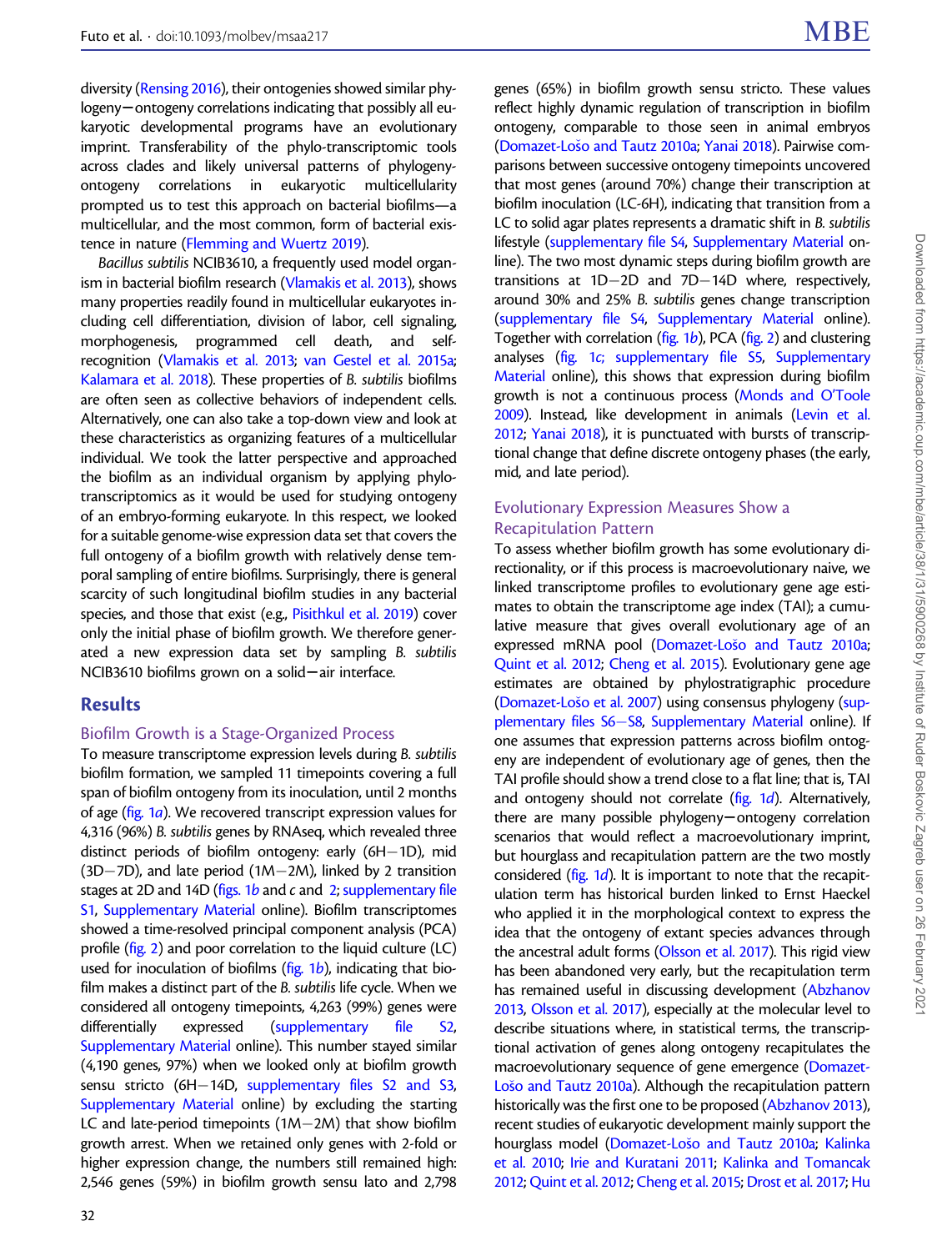<span id="page-2-0"></span>

FIG. 1. Bacillus subtilis biofilm growth is a highly regulated and punctuated process exhibiting a phylogeny - ontogeny recapitulation pattern. (a) Gross morphology of B. subtilis biofilms on solid agar plates at 6 h (6H), 12 h (12H), 1 day (1D), 2 days (2D), 3 days (3D), 5 days (5D), 7 days (7D), 14 days (14D), 1 month (1M), and 2 months (2M) after inoculation with LC (see supplementary file S3, Supplementary Material online). (b) Pearson's correlation coefficients between timepoints of biofilm ontogeny in all-against-all comparison. Early (6H-1D), mid (3D-7D), and late (1M-2M) periods, together with transition stages at 2D and 14D, are marked. (c) Average transcript expression profiles of the 31 most populated gene clusters (for all 64 clusters see supplementary file S5, Supplementary Material online). (d) Hypothetical profiles of phylogeny - ontogeny correlations. Solid line displays no correlation, dotted line the recapitulation model and dashed line the hourglass model. (e) Transcriptome age index (TAI) and (g) proteome age index (PAI) profiles of B. subtilis biofilm ontogeny show recapitulation pattern. (f) Transcriptome nonsynonymous divergence index (TdNI) and (h) proteome nonsynonymous divergence index (PdNI) profiles show that genes conserved at nonsynonymous sites are used early in the biofilm ontogeny, whereas more divergent ones later during biofilm ontogeny. Nonsynonymous divergence rates were estimated in B. subtilis–B. licheniformis comparison. Depicted P values are obtained by the flat line test and gray shaded areas represent  $\pm$  one standard deviation estimated by permutation analysis (see Materials and Methods,  $e$  – h). Early (red), mid (blue), and late (green) periods of biofilm growth are color coded  $(c, e-h)$ .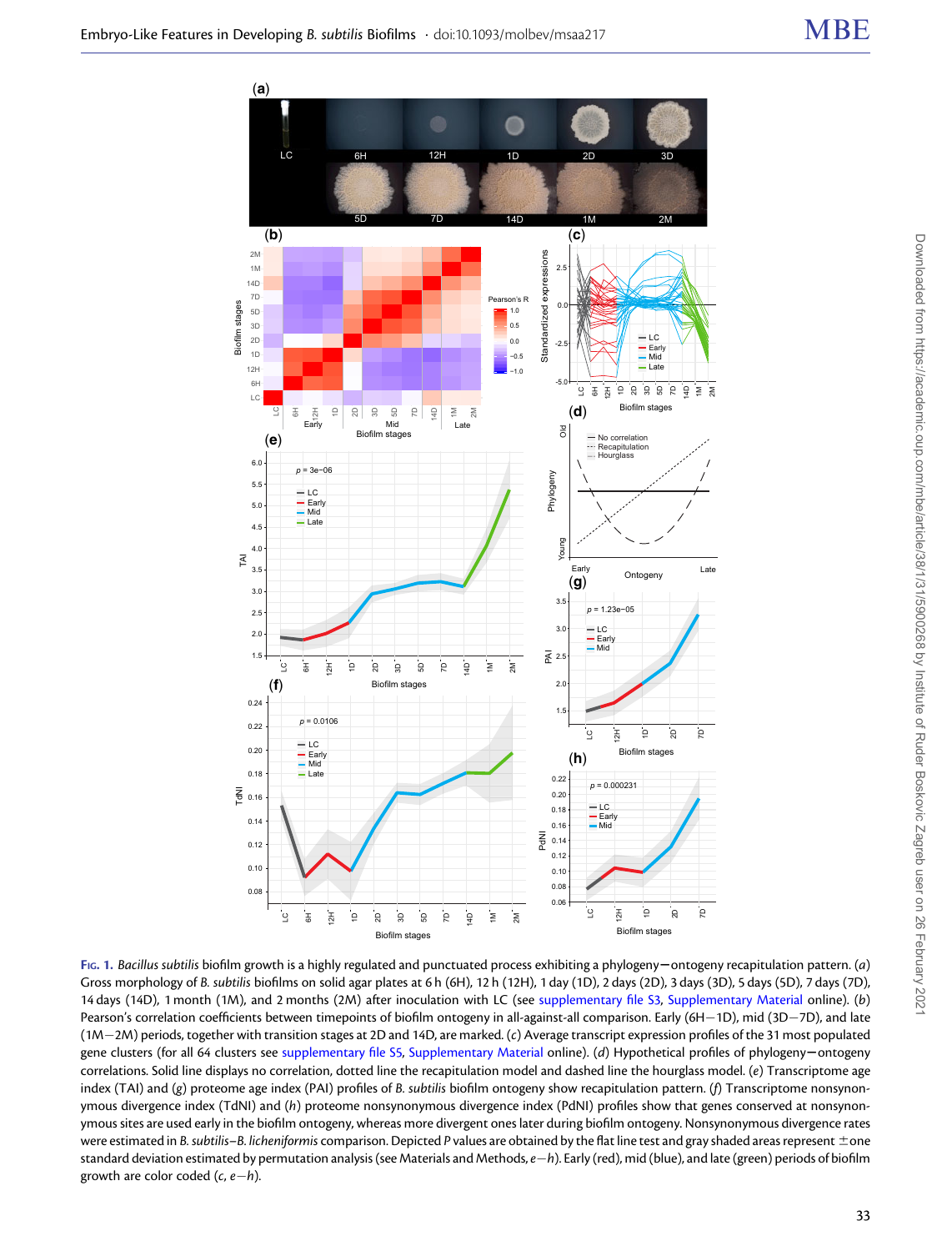<span id="page-3-0"></span>

FIG. 2. Principal component analysis (PCA) of transcriptomes and proteomes shows a punctuated organization of biofilm growth. PCA of  $(a)$ transcriptome and (b) proteome data (see Materials and Methods). Biofilm growth timepoints (LC, 6H, 12H, 1D, 2D, 3D, 5D, 7D, 14D, 1M, and 2M) are shown in different colors, where gray represents the liquid culture (LC), different shades of red early (6H-1D), blue mid (2D-14D), and green late (1M-2M) biofilm period. Replicates are in the same color and connected with lines. Black arrows correspond to the experimental timeline of biofilm growth that starts with LC and ends at 2M.

[et al. 2017\)](#page-15-0). Surprisingly, in B. subtilis we found a recapitulation pattern where early timepoints of biofilm growth express evolutionary older transcriptomes compared with mid and late timepoints that exhibit increasingly younger transcriptomes [\(fig. 1](#page-2-0)e). This correlation between biofilm timepoints (ontogeny) and TAI (phylogeny) indicates that, like in

complex eukaryotes, a macroevolutionary logic plays a role in B. subtilis biofilm formation. We also examined how the TAI profile relates to the evolutionary age of genes (phylostrata—ps) and found that recapitulation pattern is significant already from the origin of Firmicutes (ps4; supplementary file S9, Supplementary Material online), reflecting its rather deep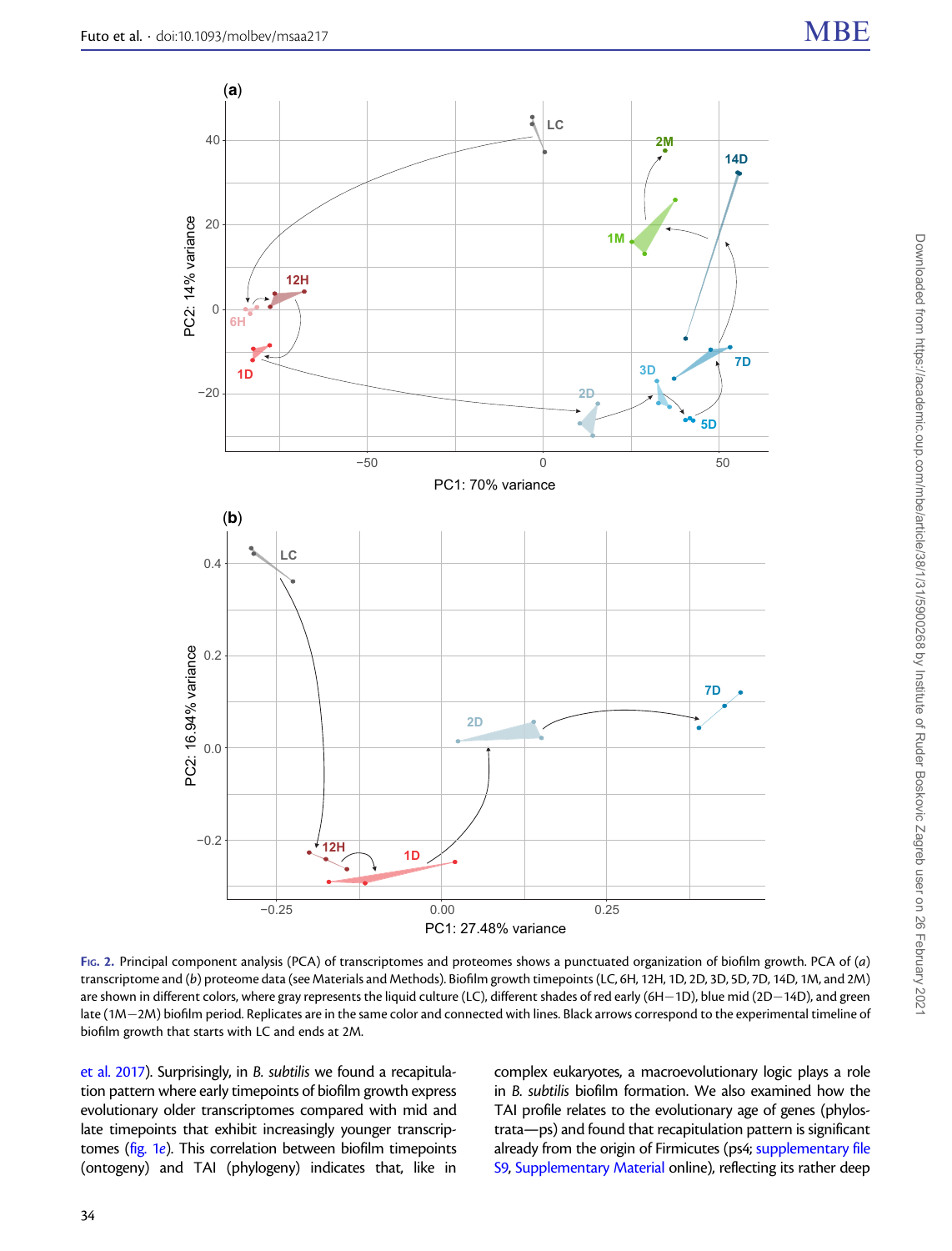roots in the bacterial phylogeny (supplementary file S6, Supplementary Material online).

Phylostratigraphic procedure used in determining gene ages is based on detecting the emergence of founder genes ([Domazet-Lo](#page-15-0)š[o et al. 2007](#page-14-0); Domazet-Loš[o and Tautz 2010a](#page-15-0)) (supplementary files S6 and S8, Supplementary Material online). However, one could also analyze the data set by looking at more recent evolutionary history via estimating evolutionary divergence rates of coding sequences [\(Quint et al. 2012](#page-16-0)). It is usually assumed that nonsynonymous substitution rates (dN) reflect selective pressures, in contrast to synonymous substitution rates (dS) that provide an estimate of neutral evolution in coding sequences. However, due to the strong codon usage bias, selection also acts on synonymous sites in B. subtilis, and therefore its dS rates cannot be considered neutral [\(Sharp et al. 2005\)](#page-16-0). To account for this, we looked at substitution rates separately by devising transcriptome nonsynonymous (TdNI) and synonymous (TdSI) divergence indices (see Materials and Methods). In B. subtilis-B. licheniformis comparison, from 1D onwards TdNI showed a recapitulation pattern where genes conserved at nonsynonymous sites tend to be used early, whereas more divergent ones are used later during the biofilm ontogeny [\(fig. 1](#page-2-0)f; supplementary file S10, Supplementary Material online). Comparably, TdSI displays more complex correlation which clearly resembles the pattern of the transcriptome codon bias index (TCBI) indicating dependence of synonymous substitution rates and codon usage bias (supplementary file S11a and c, Supplementary Material online). Nevertheless, TdSI recapitulation profile is evident in mid-period biofilms (1D-14D), where genes with more divergent synonymous sites gradually increase in transcription from 1D to 14D (supplementary file S11a, Supplementary Material online). Together, these divergence-ontogeny parallelisms in B. subtilis biofilms further corroborate the recapitulative evolutionary imprint and show that it is actively maintained by relatively recent evolutionary forces in mid-period biofilms.

Regulated mRNA transcription is the essential step in gene expression. However, a full molecular phenotype visible to selection is reached only after protein translation. In nonsteady state processes like ontogeny, a plethora of opposing factors influence mRNA and protein levels, resulting in their relatively low correlations ([Liu et al. 2016](#page-15-0)). To test if the recapitulation pattern also exists at the proteome level, we quantified proteomes of representative stages (LC, 12H, 1D, 2D, 7D), which cover the most dynamic part of macroscopic morphology change (supplementary file S3, Supplementary Material online). We obtained protein expression values for 2,907 (67%) predicted proteins (supplementary file S1, Supplementary Material online) and used them to calculate the proteome age index (PAI); a cumulative measure analogous to TAI (see Materials and Methods) that gives an overall evolutionary age of a protein pool. Regardless of the relatively poor correspondence between transcriptome and proteome levels within timepoints (<mark>supplementary file S12a $-e$ </mark>, Supplementary Material online), and across ontogeny (supplementary file S12f and g, Supplementary Material online), the PAI profile also showed a significant recapitulation

pattern where evolutionary older proteins have higher expression early and younger ones later during biofilm ontogeny [\(fig. 1](#page-2-0)g). Similar to TdNI and TdSI for transcriptome, proteome nonsynonymous (PdNI; [fig. 1](#page-2-0)h) and synonymous (PdSI; supplementary file S11b, Supplementary Material online) divergence indices in B. subtilis–B. licheniformis comparison revealed that recapitulation pattern also holds at shallower evolutionary levels (see Materials and Methods). Jointly, this demonstrates that phylogeny-ontogeny dependence, beside transcriptomes, is also visible in biofilm proteomes.

## Multicellularity Important Genes Dominate in Mid-Period Biofilms

To find further parallels between biofilm growth and multicellular development, we looked for expression patterns of transcription factor and cell-cell signaling genes, which are defining features of development in complex eukaryotes [\(de Mendoza et al. 2013](#page-15-0)). We found that B. subtilis transcription regulators cumulatively have the highest transcription in mid-period biofilms (2D to 7D), and that during this period almost all of them are transcribed above the median of their overall expression profiles ( $f_1g_2$ ,  $3a$ ). This holds even if we narrow down the analysis to sigma factors only ([fig. 3](#page-5-0)b), and mimics developing transcriptomes in animals where embryos show increased expression of transcription factors [\(de](#page-15-0) [Mendoza et al. 2013](#page-15-0)). Similarly, quorum sensing genes peak in transcription at 3D ( $fig. 3c$ ), suggesting the most elaborate cell-cell communication at the timepoint when the biofilm gets the typical wrinkled morphology [\(fig. 1](#page-2-0)a; supplementary file S3, Supplementary Material online). Protein phosphorylation is another important mechanism involved in cell signaling and differentiation both in eukaryotes and bacteria, and it plays a critical role in B. subtilis biofilm formation ([Vlamakis](#page-16-0) [et al. 2013](#page-16-0); [van Gestel et al. 2015a](#page-15-0); [Kalamara et al. 2018\)](#page-15-0). Again, we found that protein phosphorylation genes (kinases and phosphatases) cumulatively have the highest transcription in mid-period biofilms ( $fig. 3d$  and e), likely reflecting various types of cell differentiation in this growth phase ([van Gestel](#page-15-0) [et al. 2015a;](#page-15-0) [Kalamara et al. 2018\)](#page-15-0). Another feature of animal development is the enrichment of temporally pleiotropic genes in the mid-embryonic period [\(Hu et al. 2017\)](#page-15-0). Following described methodology in vertebrates [\(Hu et al.](#page-15-0) [2017\)](#page-15-0), we selected temporally pleiotropic genes in B. subtilis at different cutoffs and looked at their cumulative use during biofilm ontogeny (supplementary file  $S25a-c$ ). We found that temporally pleiotropic genes tend to be expressed in the mid-period biofilms, additionally confirming the central role of mid-development in the growth of B. subtilis biofilms.

Functional annotation of B. subtilis genes, including the gene regulatory networks underlying biofilm formation [\(Vlamakis et al. 2013](#page-16-0); [van Gestel et al. 2015a](#page-15-0); [Kalamara](#page-15-0) [et al. 2018](#page-15-0)), is comparably advanced in terms of quality and completeness (Zhu and Stülke 2018). This allowed us to follow the expression of key biofilm genes and analyze specific functional patterns in biofilm ontogeny ( $figs. 3f$  $figs. 3f$  and [4\)](#page-7-0). Collectively, the key biofilm genes are increasingly transcribed from the onset of biofilm formation (6H), maintain high values over early and mid-period, and progressively decline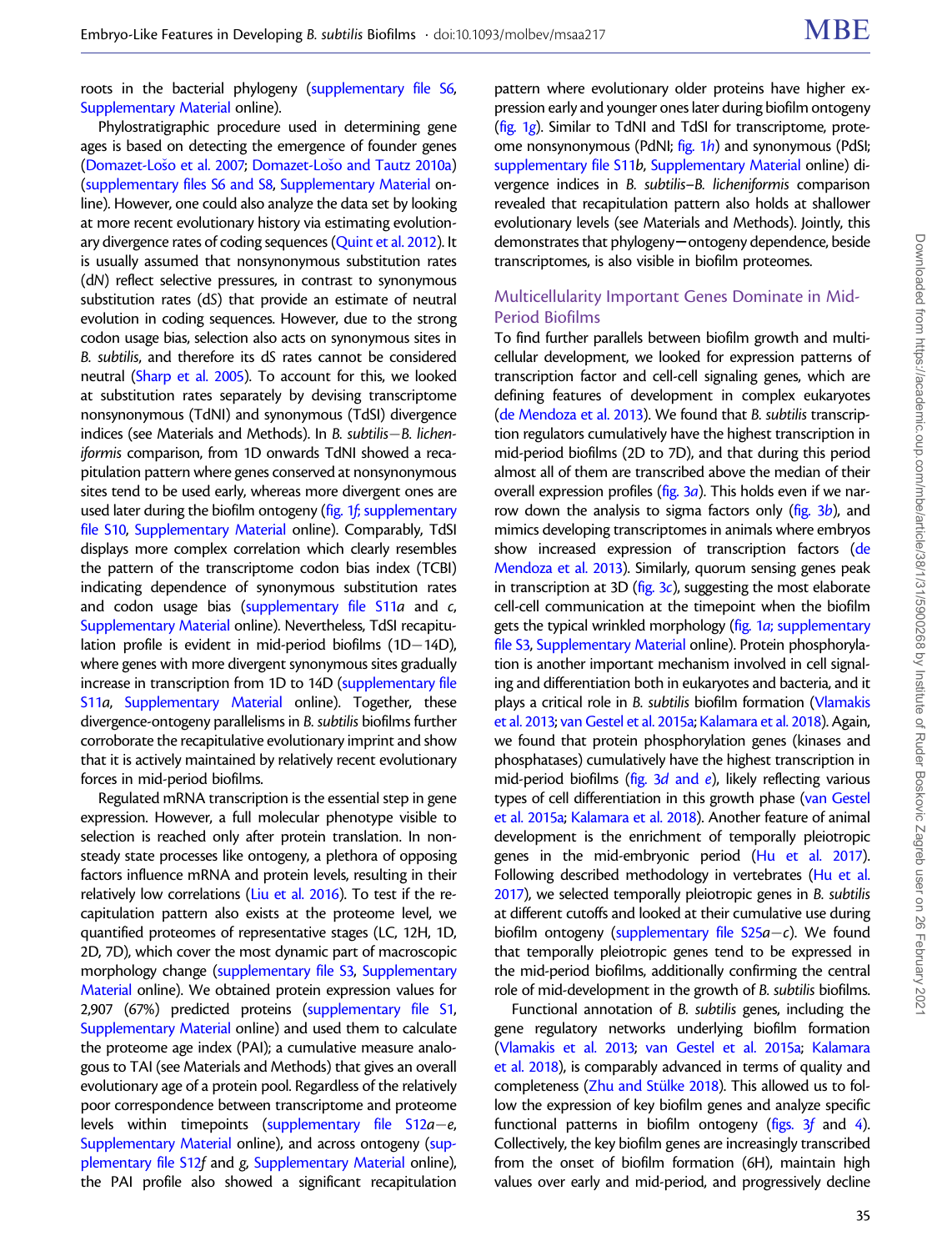<span id="page-5-0"></span>

FIG. 3. Multicellularity-important genes show cumulatively the strongest transcription in the mid-biofilm period. Left y-axis shows percentage of genes that are transcribed above the median of their overall transcription profile (histogram). Right y-axis shows the average standardized transcription values for all considered genes (line). Significance of the average expression profile is tested by repeated measures ANOVA and respective P values are shown. (a) Transcription regulators that regulate  $\geq$  10 operons (see Materials and Methods; n = 28, F(10, 270) = 17.33); (b) Sigma factors (n = 11, F(10, 100) = 9.257); (c) Cell to cell signaling genes (n = 24, F(10, 230) = 9.947); (d) Protein kinases (n = 49, F(10, 480) = 41.71); (e) Protein phosphatases ( $n = 24$ , F(10, 230) = 9.452); (f) Key biofilm genes ( $n = 40$ , F(10, 390) = 30.74). Coloring of bars in histograms follows biofilm growth periods: LC (gray), early (red), mid (blue), and late (green). See supplementary files S13 and S22, Supplementary Material online, for full profiles of all considered genes.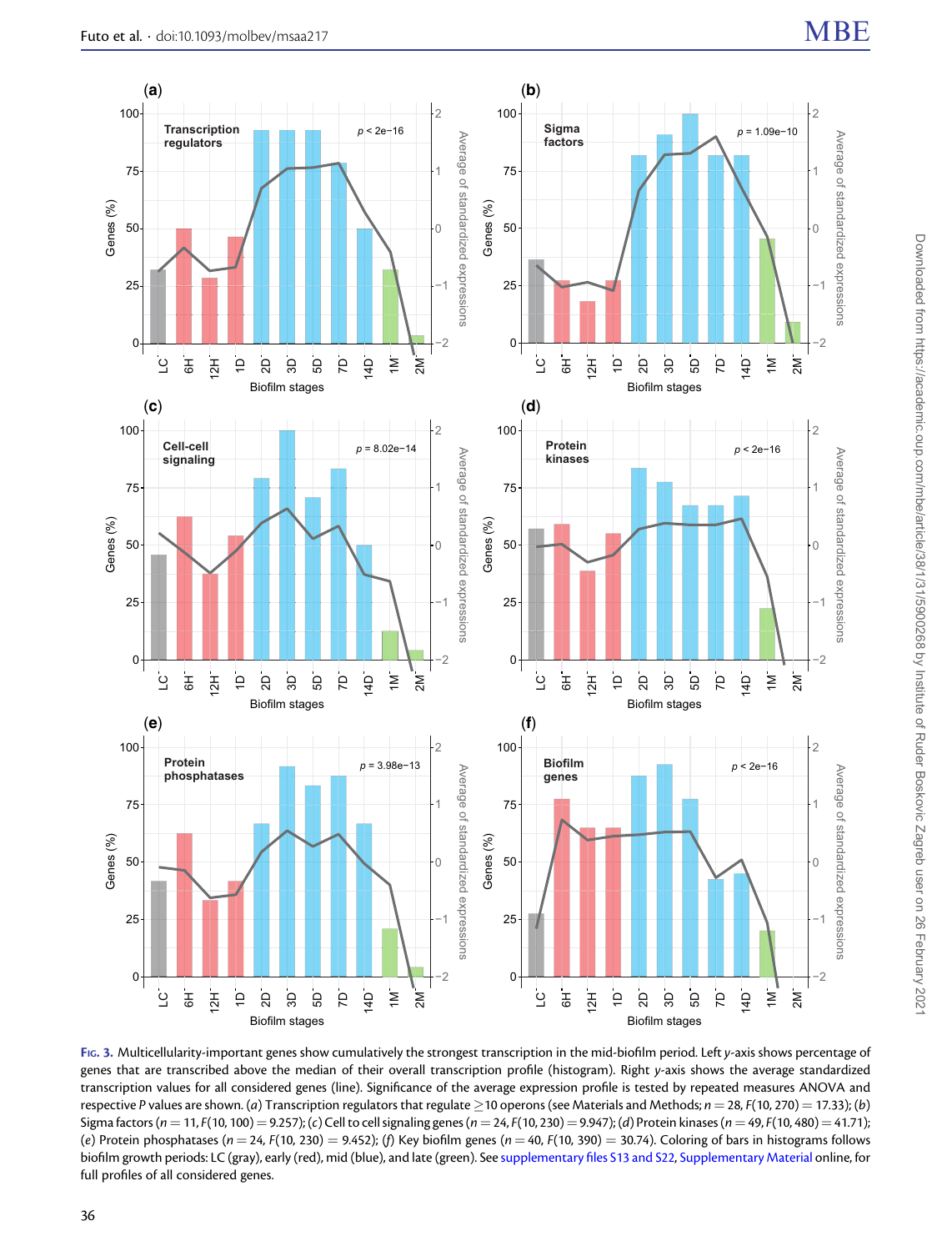in late biofilms ([fig. 3](#page-5-0)f). Their individual profiles, however, reflect their specific roles. For instance, extracellular matrix genes show highest transcription in early biofilms (6H-1D), sporulation and cannibalism genes have highest transcription in the mid-period (2D-14D), surfactin has bimodal distribution with peaks at 6H and 14D and protease production increases from 2D to 14D (<mark>supplementary files S13–S15,</mark> Supplementary Material online).

These expression profiles largely follow communityaccumulated knowledge on the biochemical networks governing biofilm development [\(Vlamakis et al. 2013;](#page-16-0) [van Gestel](#page-15-0) [et al. 2015a;](#page-15-0) [Kalamara et al. 2018](#page-15-0)), but our data set also offers new insights, especially related to the later stages of biofilm growth. Surge of surfactin expression at 14D could be linked to sliding motility observable at the edge of the biofilm around this time point [\(van Gestel et al. 2015b\)](#page-15-0) (supplementary file S3, Supplementary Material online). Another example is iron homeostasis that is tightly linked to the biofilm formation ([Pi and Helmann 2017;](#page-16-0) [Rizzi et al. 2018](#page-16-0); [Pisithkul et al.](#page-16-0) [2019\)](#page-16-0). We recovered the full transcription dynamics of this process (supplementary file S16, Supplementary Material online) and found that the expression of siderophores-related pathways has bimodal profile with peaks of expression at the early-to-mid biofilm transition (12H-2D) and at the transition to late biofilms (14D). This second peak at 14D is preceded by the highest expression of iron detoxification genes ([Guan et al. 2015\)](#page-15-0) (supplementary file S16, Supplementary Material online). All of this shows that the later stages of biofilm growth, similar to metazoan ontogeny [\(Domazet-](#page-15-0)[Lo](#page-15-0)šo and Tautz 2010a), display highly specific expression dynamics that have been largely underexplored.

The DNA methylation status of enhancers has important role in the control of gene expression during animal devel-opment ([Bogdanovi](#page-14-0)ć [et al. 2016\)](#page-14-0). In contrast, bacterial DNA methylation mainly relates to the restriction-modification systems, and only recently it was discovered that YeeA methyltransferase participates in the regulation of gene expression in B. subtilis [\(Nye et al. 2020\)](#page-16-0). We found that yeeA has the highest transcription at the onset of biofilm growth (supplementary file S25d, Supplementary Material online), suggesting that methylation in the context of gene regulation plays some role in the initiation of B. subtilis development.

## Biofilm Growth Has a Stepwise Functional Architecture

The functional category enrichment analysis of biofilm timepoints reveals a tight control where every timepoint expresses a specific battery of functions [\(fig. 4;](#page-7-0) supplementary files S17 and S18, Supplementary Material online). Some illustrative examples of enriched functions include PBSX prophage (eDNA production), antibacterial compounds and swarming in early biofilms (6H-12H), zinc metabolism at 1D, iron uptake by siderophores and functionally unannotated genes at transition stage 2D, quorum sensing at 3D, sporulation and toxins/antitoxins in the mid-period (2D-14D), general stress at transition stage 14D, and mobile genetic elements in late biofilms (1M-2M). The enrichment of genes that lack functional annotation at 2D probably reflects the incomplete

knowledge on the molecular mechanisms that govern early-to-mid biofilm transition. Statistical analysis of these genes on the phylostratigraphic map (supplementary file S19, Supplementary Material online) revealed that they preferentially originate from the ancestors of B. subtilis strains (ps10-ps12). This parallels development in animals where phylogenetically restricted genes (orphans) are involved in the embryonic transitions and the generation of morpholog-ical diversity ([Khalturin et al. 2009](#page-15-0); [Domazet-Lo](#page-15-0)šo and Tautz [2010a;](#page-15-0) [Tautz and Domazet-Lo](#page-16-0)š[o 2011](#page-16-0)). When observed in total, functional enrichment patterns show that biofilm growth at the functional level has discrete hierarchical organization with even finer temporal grading compared with the pure transcription profiles [\(figs. 1](#page-2-0)b and [4;](#page-7-0) supplementary files S17 and S18, Supplementary Material online). This modular nature of biofilm growth is analogous to the noncontinuous and stage-organized architecture of development in animals [\(Monds and O'Toole 2009;](#page-15-0) [Levin et al. 2012](#page-15-0); [Yanai 2018\)](#page-16-0).

# **Discussion**

## Methodological Considerations

In this study we used phylostratigraphy-based tools (TAI, PAI) that uncovered recapitulation pattern in biofilm ontogeny. In metazoans, these tools were successfully applied in detecting phylogeny-ontogeny correlations and several unrelated approaches independently revealed the similar patterns [\(Domazet-Lo](#page-15-0)š[o and Tautz 2010a;](#page-15-0) [Kalinka et al. 2010;](#page-15-0) [Irie](#page-15-0) [and Kuratani 2011;](#page-15-0) [Levin et al. 2016\)](#page-15-0), thus phylostratigraphy-based tools are considered generally reliable. However, there is an ongoing debate on the sensitivity of the BLAST algorithm in searching for deep homologs within the phylostratigraphy framework ([Moyers and](#page-16-0) [Zhang 2015](#page-16-0); [Domazet-Lo](#page-14-0)š[o et al. 2017](#page-14-0); [Moyers and Zhang](#page-16-0) [2018\)](#page-16-0). We repeatedly argued that search for deep homologs is not essential in phylostratigraphic approach if a study aims to detect significant shifts in the protein sequence space and statistically correlate them to biological patterns [\(Domazet-](#page-14-0)[Loso and Tautz 2003;](#page-14-0) [Domazet-Lo](#page-14-0)šo et al. 2007; [Domazet-](#page-15-0)[Lo](#page-15-0)šo and Tautz 2010b; [Tautz and Domazet-Lo](#page-16-0)šo 2011; [Domazet-Lo](#page-14-0)š[o et al. 2017](#page-14-0)). The very first phylostratigraphic study introduced this concept within the framework of punctuated evolution of protein families and recovered divergent evolutionary trajectories between Drosophila germ layers [\(Domazet-Lo](#page-14-0)š[o et al. 2007](#page-14-0)). Later re-evaluations of this finding confirmed its robustness [\(Moyers and Zhang 2016](#page-16-0); [Domazet-](#page-14-0)[Lo](#page-14-0)šo et al. 2017). Moreover, recent work shows that the standard usage of BLAST in phylostratigraphy is adequate in most situations [\(Shi et al. 2020](#page-16-0); [Vakirlis et al. 2020](#page-16-0)). Particularly important is the B. subtilis study where phylostratigraphy, with BLAST e-value cutoff set at  $10^{-3}$ , is used to predict novel sporulation genes, which phenotype is then experimentally confirmed [\(Shi et al. 2020\)](#page-16-0). This clearly shows that the standard phylostratigraphic approach correctly recovers evolutionary patterns and has predictive power that could guide experiments in bacteria.

Regardless of this argumentation line, to overcome any uncertainty related to the BLAST error rates, we tested the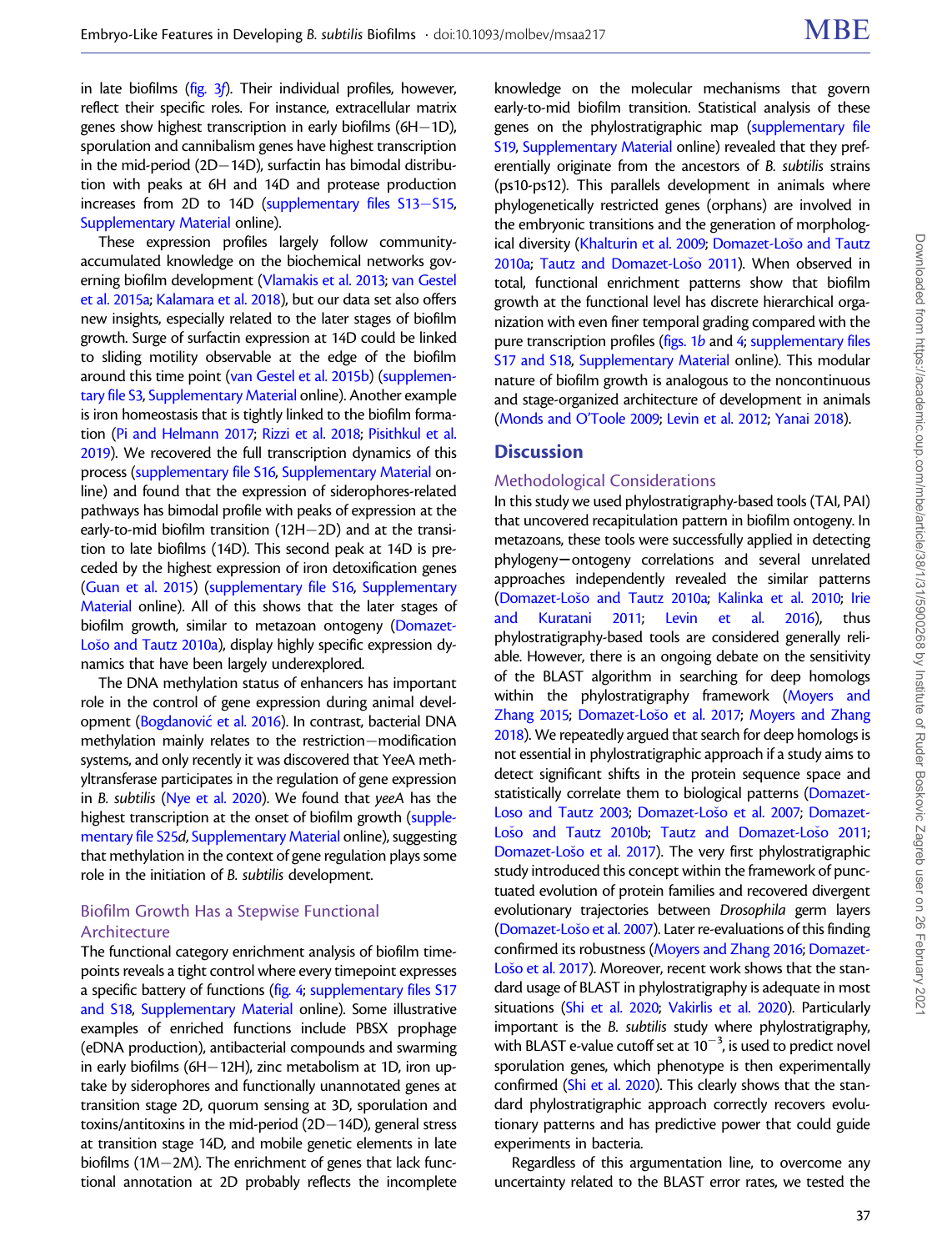<span id="page-7-0"></span>

FIG. 4. Biofilm ontogeny is a punctuated process organized in functionally discreate stages. Enrichment analysis of SubtiWiki functional categories (ontology depth 3) in a respective biofilm growth timepoint for genes that are transcribed 0.5 times (log<sub>2</sub> scale) above the median of their overall transcription profile. Similar results are obtained for other transcription level cutoffs and SubtiWiki functional annotation ontology depths (see supplementary file S18, Supplementary Material online). Coloring follows biofilm growth periods: LC (gray), early (red), mid (blue), and late (green). Functional enrichment is tested by one-tailed hypergeometric test and P values are adjusted for multiple testing (see Materials and Methods).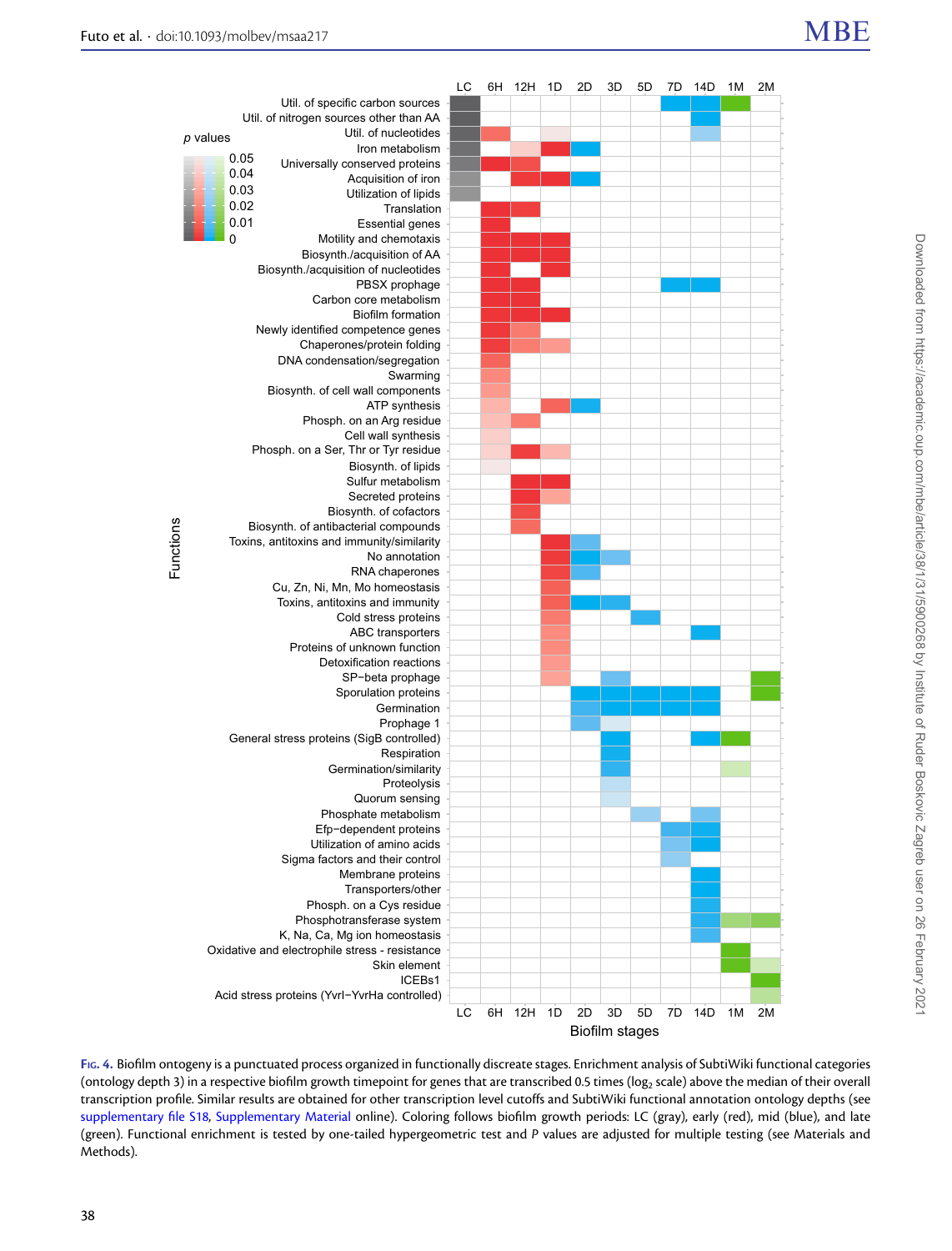stability of the obtained TAI recapitulation pattern in B. subtilis by shifting e-value cutoff values in the broad range from 10 to  $10^{-30}$  (supplementary files S8 and S20, Supplementary Material online). Although e-values around  $10^{-3}$  were repeatedly found to be optimal ([Domazet-Loso](#page-14-0) [and Tautz 2003;](#page-14-0) [Domazet-Lo](#page-14-0)š[o et al. 2017;](#page-14-0) [Moyers and Zhang](#page-16-0) [2018;](#page-16-0) [Vakirlis et al. 2020\)](#page-16-0), this test allowed us to evaluate the robustness of the recapitulation pattern by intentionally inflating false positive (e-values closer to 10) and false negative rates (e-values closer to  $10^{-30}$ ). Expectedly, high e-value cutoffs pushed gene ages toward older phylostrata (ps1), whereas low e-value cutoffs pulled them toward younger phylostrata (ps12) (supplementary file S8, Supplementary Material online). However, regardless of these substantial underlying shifts in the distribution of the gene ages, the TAI recapitulation pattern remained stable and significant (supplementary file S20, Supplementary Material online), demonstrating a strong macroevolutionary imprint in the biofilm ontogeny that is resilient to the changes in e-value thresholds. Although BLAST is considered an algorithm of choice for obtaining initial phylostratigraphic information (<mark>[Domazet-Lo](#page-14-0)š[o et al.](#page-14-0)</mark> [2017,](#page-14-0) [Moyers and Zhang 2018,](#page-16-0) [Vakirlis et al. 2020](#page-16-0)), we further tested the stability of the recapitulation pattern in B. subtilis biofilm ontogeny using MMseqs2—a next generation sequence similarity search tool (Steinegger and Söding 2017). In contrast to BLAST, we used a clustering strategy of MMseqs2 to find significant matches. Again, we found that MMseqs2 returns stable and significant recapitulation pattern in a broad parameter space (supplementary files S8 and S21, Supplementary Material online). Finally, we emphasize that our results obtained by phylostratigraphy-based tools (TAI, PAI) are in congruence with the results obtained by divergence-based tools (TdNI, TdSI, PdNI, and PdSI) that are methodologically completely independent.

## Future Directions

In this study, we notice that the temporal quantitative dynamics of gene expressions in growing B. subtilis biofilms mimics the succession of early developmental stages in animals. However, in animals the gene expressions of many developmentally relevant genes are strictly spatially localized ([Tomancak et al. 2007](#page-16-0)), so the question arises whether similar spatial localization of gene expressions also exists in developing B. subtilis biofilms. Animal development is extensively studied by RNA whole mount in situ hybridizations that are a very handy high-throughput tool in revealing spatial organization of expression patterns [\(Tautz and Pfeifle 1989\)](#page-16-0). Similar protocols have yet to be established in biofilms, but previous work that relies on transgenic lines with fluorescent reporter genes and florescence microscopy in biofilms clearly indicates that the expression of some important biofilm genes is spatially localized ([Vlamakis et al. 2008](#page-16-0); [van Gestel et al.](#page-15-0) [2015a](#page-15-0), [Srinivasan et al. 2018](#page-16-0)). An especially interesting finding is that the genes involved in motility, matrix, and sporulation phenotypes of B. subtilis display distinct expression waves that create spatiotemporally localized expression patterns ([Srinivasan et al. 2018](#page-16-0)). The future work should explore expression patterns of promising candidate genes uncovered in

this study, especially those with an unknown function and expression peaks in the mid biofilm period. This effort will help in constructing the coherent spatiotemporal picture of gene regulation in biofilms.

In our experimental setup environmental parameters of biofilm growth are tightly controlled, thus it is important to discuss the possibility of applying our approach to biofilms that exist in natural settings. The essential step in our pipeline is the recovery of quality biofilm material for RNA extraction along progressing stages of biofilm growth. We grew our B. subtilis on a solid-air interface of agar plates, but biofilms could be studied by various cultivation techniques and some naturally occurring biofilms could be to some extent replicated in such controlled settings [\(Franklin et al. 2015](#page-15-0)). An example is laboratory culturing of B. subtilis biofilms on plant roots; an environment where B. subtilis biofilms persist in nature ([Vlamakis et al. 2013;](#page-16-0) [Drago](#page-15-0)š et al. 2018). However, we could also imagine that sampling of biofilm development for RNA extractions could be achieved directly in the environments where biofilms naturally occur. For instance, platforms that support biofilm growth could be set in a natural aquatic environment and then samples could be taken in situ at intervals that cover critical phases of biofilm development.

Obviously, the presence and precise shape of phylogenyontogeny correlations in more natural settings has yet to be discovered. However, universal strategy of biofilm formation, that is not dependent on the species and environments, was recognized long ago and formalized in the form of the general model of biofilm growth by Costerton [\(Stoodley et al. 2002,](#page-16-0) [Hall-Stoodley et al. 2004,](#page-15-0) [Lappin-Scott et al. 2014\)](#page-15-0). A broad applicability of this model, irrespective of the species composition and environmental conditions of biofilm formation [\(Monds and O'Toole 2009,](#page-15-0) [Vlamakis et al. 2013](#page-16-0), [Hall-](#page-15-0)[Stoodley et al. 2004,](#page-15-0) [Stoodley et al. 2002](#page-16-0)), encourages us to believe that the ontogeny  $-p$  hylogeny correlations we discovered in biofilm development of B. subtilis will also be found in other in situ and ex situ biofilms. However, it is also likely that symbiotic interactions within multispecies biofilms as well as specific temporal ecological fluctuations, will bring some idiosyncrasies on the top of the general trend.

For example, patients with chronic respiratory diseases often suffer from recalcitrant multi-species biofilms. These are composed of several bacterial species engaging in cooperative and competitive interactions within the microbial community ([Bomberger and Welp 2020\)](#page-14-0). Interestingly, the development of the respiratory tract microbiota that will ultimately lead to persistent biofilms is critically influenced by events at early stages of infancy ([Bosch et al. 2016](#page-14-0)). Therefore, our methodology could be useful in deciphering the early decision points in such complex biofilms by detecting possible fluctuations in the ontogeny-phylogeny correlations. On top of this, by stratifying genes with respect to their evolutionary origin and importance for various stages of biofilm development, our study also provides a basis for identifying new genes that are crucial for this process. The predictive power of phylostratigraphy has already been demonstrated in discovering new sporulation genes in B. subtilis [\(Shi et al.](#page-16-0) [2020\)](#page-16-0).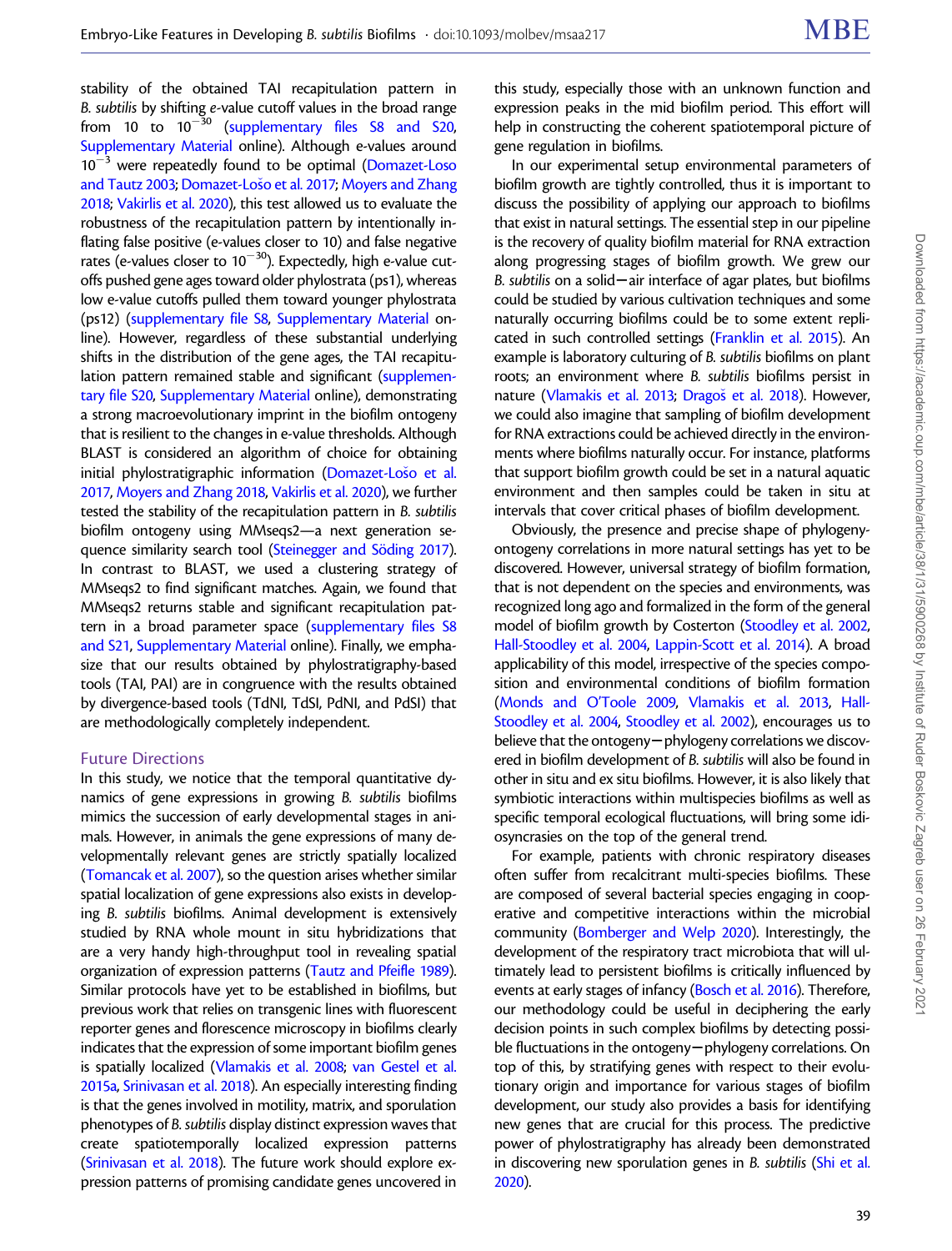#### Macroevolutionary Implications

Bonner proposed that polarity and heritable pattern formation, including cell differentiation with division of labor, are fundamental properties of any development [\(Bonner 2000\)](#page-14-0). Bacillus subtilis biofilms indeed show polarity along bottomtop [\(Vlamakis et al. 2013;](#page-16-0) [van Gestel et al. 2015a\)](#page-15-0) and centraldistal axes [\(Srinivasan et al. 2018\)](#page-16-0), along with remarkably complex cell differentiation with division of labor [\(Vlamakis](#page-16-0) [et al. 2013;](#page-16-0) [van Gestel et al. 2015a;](#page-15-0) [Drago](#page-15-0)š [et al. 2018\)](#page-15-0). Long range electrical signaling [\(Humphries et al. 2017\)](#page-15-0), control of cheater cells [\(Kalamara et al. 2018](#page-15-0)), and recent discovery of cancer-like processes in aging biofilms [\(Hashuel and Ben-](#page-15-0)[Yehuda 2019\)](#page-15-0) are additional features that go far beyond these minimal conditions that define multicellular development. In this study, we showed that phylogeny-ontogeny correlations and stage-organized gene expression architecture should be added to the list of properties that qualify B. subtilis biofilm growth as a true multicellular developmental process, analogous to developmental processes in complex eukaryotes. It is somewhat surprising that the recapitulation pattern originally proposed to be present in animals by 19th century zoologists [\(Abzhanov 2013\)](#page-14-0) is now actually found in bacteria. However, this proves that the cross-talk between zoology and microbiology could bring new and exciting insights ([McFall-Ngai et al. 2013\)](#page-15-0). For example, in the light of multicellular individuality of B. subtilis biofilms, a hostbacterial symbiosis that involves biofilms [\(Vlamakis et al.](#page-16-0) [2013;](#page-16-0) [McFall-Ngai 2014\)](#page-15-0) could be viewed as an interaction of the two multicellular individuals.

Multicellularity is not a rare evolutionary transition as it has independently evolved many times in various lineages ([Claessen et al. 2014](#page-14-0); [Rensing 2016](#page-16-0)). However, at every independent occurrence, it seems to be governed by the similar basic principles that include a macroevolutionary imprint. Future work should establish generality of these findings across bacterial and archaeal diversity as well as ecological conditions including microbial community biofilms. Yet, the results of our study, pervasiveness of bacterial [\(Flemming and](#page-15-0) [Wuertz 2019](#page-15-0)) and archaeal multicellular behavior ([van](#page-16-0) [Wolferen et al. 2018\)](#page-16-0), and the fact that the first fossils were bacterial biofilms [\(Javaux 2019](#page-15-0)), encourage us to call for the re-evaluation of the widely adopted idea that the first life on the Earth was unicellular. It is undisputable that the cell is the basic unit of life; however, that does not readily imply that the first life was strictly unicellular. At least some models envisage that protocells were organized in biofilm-like structures ([Koonin and Martin 2005\)](#page-15-0), and that unicellular part of the life cycle could evolve in parallel as an efficient dispersion mechanism in early oceans [\(Stoodley et al. 2002,](#page-16-0) [McDougald et al. 2012;](#page-15-0) [Tocheva et al. 2016\)](#page-16-0).

# Materials and Methods

#### Biofilm Growth

Bacillus subtilis subsp. subtilis str. NCIB3610 (B. subtilis) was obtained from the Bacillus Genetic Stock Center (BGSC, Ohio State University, Columbus, OH, USA) and stored in 25% glycerol stocks at  $-$ 80  $^{\circ}$ C. Bacteria from the stock were plated

on a LB agar plate (1% Bacto tryptone, 0.5% Bacto yeast extract, 1% NaCl, 1 mM NaOH solidified with 1.5% agar) and incubated for 24 h at 37 °C. Liquid LB medium (10 ml) was inoculated with a single colony and incubated with shaking for 24 h at 37  $\degree$ C and 250 rpm. Petri dishes (90 mm) containing MSgg agar (5 mM potassium phosphate pH 7, 100 mM MOPS pH 7, 2 mM MgCl<sub>2</sub>, 700  $\mu$ M CaCl<sub>2</sub>, 50  $\mu$ M MnCl<sub>2</sub>, 50  $\mu$ M FeCl<sub>3</sub>, 1  $\mu$ M ZnCl<sub>2</sub>, 2  $\mu$ M thiamine, 0.5% glycerol, 0.5% glutamate, 50  $\mu$ g/ml tryptophan, 50  $\mu$ g/ml phenylalanine solidified with 1.5% agar) were inoculated with four drops  $(5 \mu l)$  of LB culture. The drops on each plate were approximately equidistantly distributed. The plates were incubated at 30 $\degree$ C and the biofilms were harvested for RNA extraction at 6 and 12 h, and at 1, 2, 3, 5, 7, 14, 30, and 60 days post-inoculation time (transcriptome samples 6H, 12H, 1D, 2D, 3D, 5D, 7D, 14D, 1M, and 2M, respectively). For protein extraction biofilms were harvested at 12 h and at 1, 2, and 7 days post-inoculation time (proteome samples 12H, 1D, 2D, and 7D, respectively).

#### RNA Extraction

To reach a satisfactory amount of biomass for RNA extraction, 102 (6H), 34 (12H), and 4 (1D, 2D, 3D, 5D, 7D, 14D, 1M, and 2M) biofilms were pooled per sample. The starting liquid LB culture (LC) used for biofilm inoculation was pelleted by centrifugation. All samples, excluding 2M, were taken in three biological replicates per timepoint. We succeeded to get only one replicate for 2M due to technically demanding RNA extraction from aged biofilms. To prevent changes in RNA composition due to biofilm harvesting procedure, 1 ml of stabilization mix (RNAprotect Bacteria Reagent—Qiagen diluted with PBS in a 2:1 volume ratio) was applied on plates. Soaked biofilms were gently removed from the agar surface using a sterile Drigalski spatula and a pipette tip and together with the unabsorbed stabilization mix transferred into a 2-ml tube (Eppendorf). An additional 1 ml of stabilization buffer was added to the tubes and the content was homogenized with a sterile pestle. The total RNA was extracted by applying a modified version of the RNeasy Protect Mini Kit (Qiagen) protocol. The homogenized samples were vortexed for 10 s, resuspended by pipetting and incubated for 5 min at RT. Three hundred microliters of the homogenate was transferred into a new 1.5 ml tube (Eppendorf), centrifuged for 10 min at 5,000 $\times$ g at RT and 220 µl of the mix containing 200  $\mu$ l of TE buffer, 3 mg of lysozyme and 20  $\mu$ l of Proteinase K were added. The tubes were incubated in a shaker for 30 min at 25 $\degree$ C and 550 rpm. Seven hundred microliters of RLT buffer was added into tubes, vortexed for 10 s, and the suspension was transferred into a 2-ml tube containing 50 mg of  $425-600 \,\mu m$  acid-washed glass beads (Sigma-Aldrich). The bacterial cells were disrupted using a Fast prep FP120 homogenizer (Thermo Savant Bio101) at 6.5 m/s shaking speed for 5 min. After homogenization, the tubes were centrifuged for 15 s at 13,000 $\times$ g and 760 µl of the supernatant was transferred into a new 2-ml tube. Three hundred microliters of chloroform was added, followed by a vigorous shaking by hand for 15 s. After incubation for 10 min at RT, the tubes were centrifuged for 15 min at 13,000 $\times$ g and 4 °C. The upper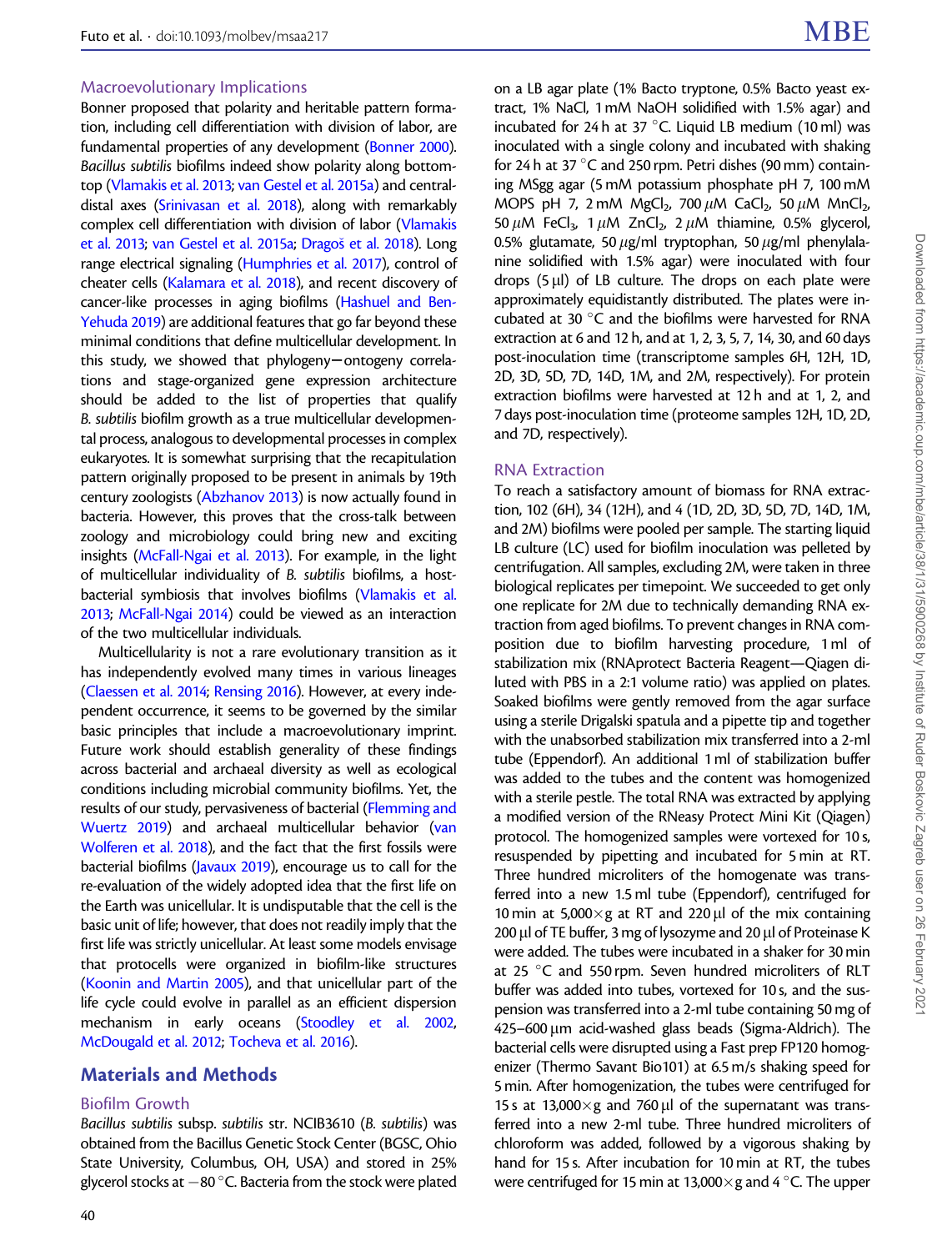phase was gently removed into new 1.5-ml tubes, and 590 µl of 80% ethanol was added. The suspension was gently mixed by pipetting and 700  $\mu$ l of it was transferred into a mini spin column and centrifuged for 15 s at 13,000 $\times$ g. This step was repeated until the total volume of suspension was filtered through the mini spin column. The columns were washed in three steps using 700 µl of RW1 buffer (Qiagen) and two times 500 µl or RPE buffer (Qiagen) with centrifugation for 15 s at 13,000 $\times$ g. After the last washing step, the columns were centrifuged for 2 min at  $13,000 \times g$ . The columns were transferred into new 1.5 ml tubes. Fifty microliters of RNase-Free water (Qiagen) was applied directly on the column filter and incubated for 1 min at RT. The columns were centrifuged for 1 min at 13,000 $\times$ g and discarded afterwards. Ten microliters of the RDD buffer (Qiagen),  $2.5 \mu$ l of DNase I (Qiagen), and  $37.5 \mu$ l of RNase-Free water were added to the filtrate. After 10 min of incubation at RT, 50  $\mu$ l of 7.5M LiCl solution was added. The tubes were incubated for 1 h at  $-$  20  $^{\circ}$ C. After incubation, the tubes were centrifuged for 15 min at 13,000 $\times$ g and 4  $\degree$ C, the supernatant was discarded and 150 µl of 80% ethanol was added. After another centrifugation step for 15 min at 13,000 $\times$ g and 4 °C, the supernatant was discarded, and samples were resuspended in  $30 \mu l$  of RNase-Free water. The RNA quantification was performed using a NanoDrop 2000 spectrophotometer (ThermoFisher Scientific). The RNA was stored at  $-80\,^{\circ}$ C until sequencing.

## RNA Sequencing

Ribosomal RNA was removed from the total RNA samples by the Ribo-Zero rRNA Removal Kit (Illumina). RNA-seq libraries were prepared using the Illumina TruSeq RNA Sample Preparation v2 Kit (Illumina). The RNA sequencing was performed bi-directionally on the Illumina NextSeq 500 platform at the EMBL Genomics Core Facility (Heidelberg, Germany), generating  $\sim$ 450 million reads per run. Before mapping, the sequence quality and read coverage were checked using FastQC V0.11.7 [\(Andrews 2010\)](#page-14-0) with satisfactory outcome for each of the samples. In total 1,448,793,058 paired-end sequences (75 bp) were mapped onto the B. subtilis reference genome (NCBI Assembly accession: ASM205596v1; GCA\_002055965.1) using BBMap V37.66 [\(Bushnel 2014](#page-14-0)) with an average of 93.46% mapped reads per sample (supplementary file S1, Supplementary Material online). We mapped in average 49 million reads per replicate with rather low variation between the samples (supplementary file S1, Supplementary Material online). The mapping was performed using the standard settings with the option of trimming the read names after the first whitespace enabled. The SAMtools package V1.6 [\(Li et al. 2009](#page-15-0)) was used to generate, sort and index BAM files for downstream data analysis. Subsequent RNAseq data processing was performed in R V3.4.2 [\(R Development Core Team 2008\)](#page-16-0) using custommade scripts. Briefly, mapped reads were quantified per each B. subtilis open reading frame using the R rsamtools package V1.30.0 [\(Morgan et al. 2017\)](#page-15-0) and raw counts for 4,515 open reading frames were retrieved using the GenomicAlignments R package V1.14.2 [\(Lawrence et al.](#page-15-0) [2013\)](#page-15-0). Expression similarity across timepoints and replicates was assessed using PCA implemented in the R package DESeq2 V1.18.1 ([Love et al. 2014](#page-15-0)) and visualized using custom-made scripts based on the R package ggplot2 V3.1.0 [\(Wickham 2016](#page-16-0)) [\(fig. 2](#page-3-0)a).

# Protein Digestion

To reach a satisfactory amount of biomass for protein digestion, four biofilms were pooled per sample (12H, 1D, 2D, and 7D). The LC sample was obtained by pelleting starting liquid LB culture. The samples were taken in three replicates at each timepoint. After corresponding incubation periods, 1 ml of cell lysis buffer (4% w/v SDS, 100 mM TEAB pH 8.6, 5 mM  $\beta$ glycerophosphate, 5 mM NaF, 5 mM Na<sub>3</sub>VO<sub>4</sub>, 10 mM EDTA, and 1/10 tablet of Mini EDTA-free Protease Inhibitor Cocktail, Sigma-Aldrich) was used to harvest biofilms from the plates. Soaked biofilms were gently removed from the agar surface using a sterile Drigalski spatula or a pipette tip and together with the unabsorbed lysis buffer were transferred into a 2-ml tube. The bacterial biomass was resuspended in the cell lysis buffer and boiled for 10 min at 90 $\degree$ C. After boiling, the samples were sonicated on ice for 30 min at 40% amplitude using the homogenizer Ultrasonic processor (Cole Parmer), and finally centrifuged for 30 min at 13,000 $\times$ g and 4  $\degree$ C. The supernatant was discarded and the pellet was cleaned by chloroform/methanol precipitation (4 volumes of 99.99% methanol, 1 volume of chloroform, and 3 volumes of milliQ water). The lysate was centrifuged for 10 min at  $5,000 \times g$  and  $4^{\circ}$ C. The upper, aqueous phase was discarded without disturbing the interphase. Four volumes of methanol were added to the tube, vortexed, and centrifuged for 10 min at 5,000 $\times$ g and 4 °C. The supernatant was discarded and the pellet was air-dried for 1 min. The air-dried pellet was dissolved in a denaturation buffer (8 M Urea, 2 M Thiourea in 10 mM Tris-HCl, pH 8.0). Samples were separated on a NuPage Bis-Tris 4–12% gradient gel (Invitrogen) based on the manufacturer's instructions;  $100 \mu$ g of total protein at each timepoint was loaded on the gel and run for a short duration. The gel was stained with Coomassie blue and subsequently cut into three slices (fractions). Resulting gel slices were destained by washing thrice with 5 mM ammonium bicarbonate (ABC) and 50% acetonitrile (ACN). Gel pieces were next dehydrated in 100% ACN. Proteins were then reduced with 10 mM Dithiothreitol in 20 mM ABC for 45 min at 56 $\degree$ C and alkylated with 55 mM iodoacetamide in 20 mM ABC for 30 min at RT in dark. This was followed by two more washes with 5 mM ABC and 50% ACN and once with 100% ACN. Proteins were digested with Trypsin protease (Pierce<sup>TM</sup>) at 37 °C overnight. Resulting peptides were extracted from the gel in three successive steps using the following solutions—Step 1: 3% trifluoroacetic acid in 30% ACN; Step 2: 0.5% acetic acid in 80% ACN; Step 3: 100% ACN. Extracted peptides were next concentrated in a vacuum centrifuge and desalted using C18 stage-tips [\(Ishihama et al. 2006\)](#page-15-0). Briefly, C18 discs (Empore) were activated with 100% methanol and equilibrated with 2% ACN, 1% TFA. Samples were loaded onto the membrane and washed with 0.5% acetic acid. Peptides were eluted in 80% ACN, 0.5% acetic acid,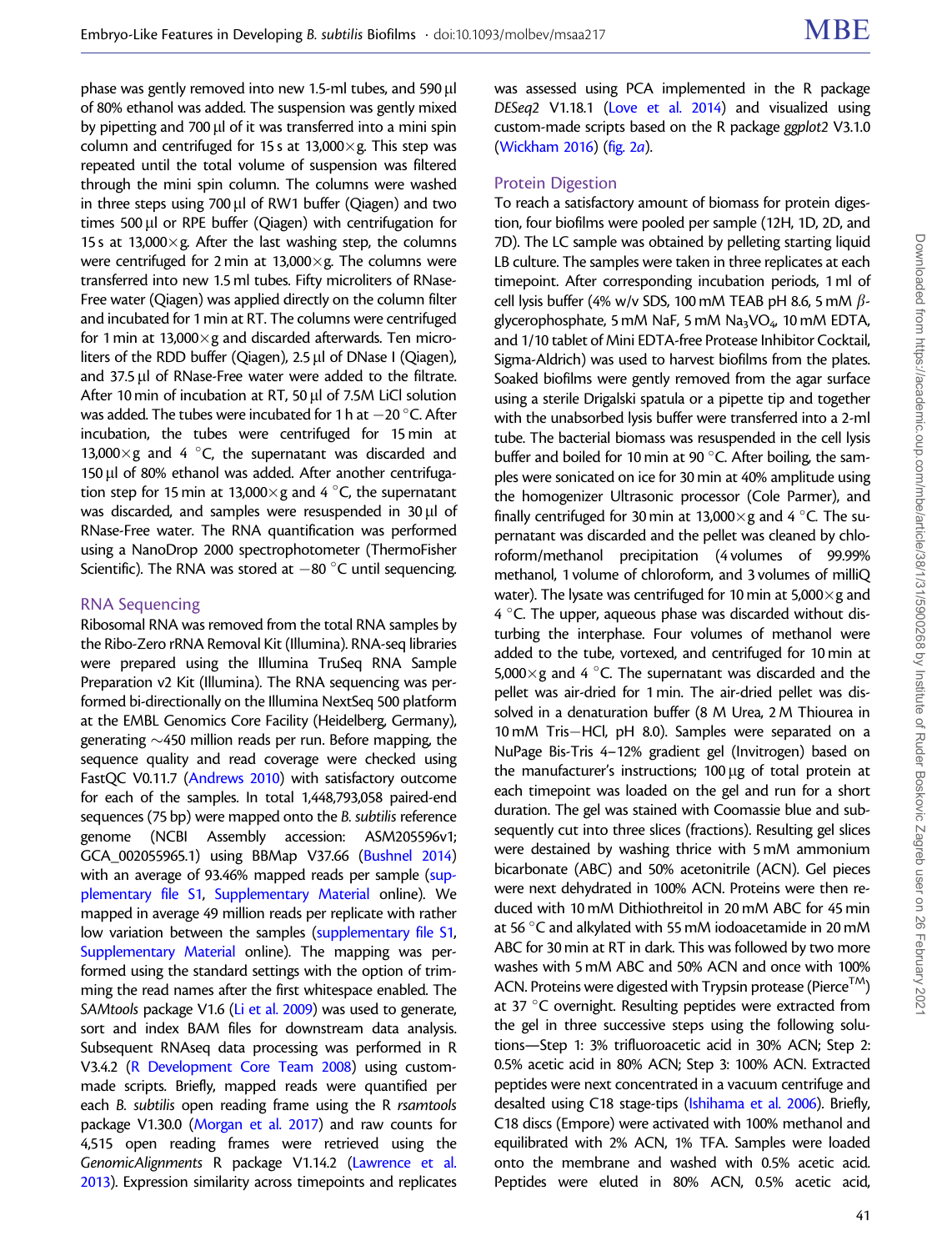concentrated in a vacuum centrifuge, and analyzed on the mass spectrometer.

## Mass Spectrometry

The MS analyses were performed at The Proteomics Core Facility at the Sahlgrenska Academy (University of Gothenburg, Sweden). Samples were analyzed on an QExactive HF mass spectrometer interfaced with EasynLC1200 liquid chromatography system (Thermo Fisher Scientific). Peptides were trapped on an Acclaim Pepmap 100 C18 trap column (100  $\mu$ m x 2 cm, particle size 5  $\mu$ m, Thermo Fischer Scientific) and separated using an in-house constructed C18 analytical column (300 x 0.075 mm I.D.,  $3 \mu$ m, Reprosil-Pur C18, Dr Maisch) using the gradient from 6% to 38% acetonitrile in 0.2% formic acid over 45 min followed by an increase to 80% acetonitrile in 0.2% formic acid for 5 min at a flow of 300 nl/min. The instrument was operated in data-dependent mode where the precursor ion mass spectra were acquired at a resolution of 60,000, the 10 most intense ions were isolated in a 1.2 Da isolation window and fragmented using collision energy HCD settings at 28. MS2 spectra were recorded at a resolution of 15,000 (for the 12H and 1D timepoints) or 30,000 (for the 2D, 7D, and LC timepoints), charge states  $2-4$  were selected for fragmentation and dynamic exclusion was set to 20 s and 10 ppm. Triplicate injections (technical replicates) were carried out for each of the sample fractions for label free quantitation. Acquired MS spectra were processed with the MaxQuant software suite V1.5.1.0 [\(Cox and Mann 2008](#page-14-0); [Tyanova et al. 2016\)](#page-16-0) integrated with an Andromeda ([Cox et al. 2011](#page-14-0)) search engine. Database search was performed against a target-decoy database of B. subtilis (NCBI Assembly accession: ASM205596v1; GCA\_002055965.1) containing 4,333 protein entries, and including additional 245 commonly observed laboratory contaminant proteins. Endoprotease Trypsin/P was set as the protease with a maximum missed cleavage of two. Carbamidomethylation (Cys) was set as a fixed modification. Label free quantification was enabled with a minimum ratio count of two. A false discovery rate of 10% was applied at the peptide and protein level individually for filtering identifications. Initial mass tolerance was set to 20 ppm. Intensitybased absolute quantitation (iBAQ) option was enabled, but with log fit turned off. All other parameters were maintained as in the default settings. Finally, we obtained iBAQ values for 2,915 proteins at 10% false discovery rate.

# Transcriptome Data Analyses

Out of 4,333 protein coding genes with mapped reads we analyzed 4,316 which passed the phylostratigraphic procedure (see below). First, we normalized raw counts of these 4,316 protein coding genes by calculating the fraction of transcripts  $(\tau)$  [\(Li et al. 2010](#page-15-0)). This measure of relative expression, if multiplied with  $10^6$ , gives the widely used transcripts per million quantity [\(Li et al. 2010\)](#page-15-0). As multiplication with the constant  $10^6$  only serves to make values more human intuitive and does not influence further analysis in any way, we omitted the multiplication step and worked directly with  $\tau$ . Given that this normalization allows cross-sample

Downloaded from https://academic.oup.com/mbe/article/38/1/31/5900268 by Institute of Ruder Boskovic Zagreb user on 26 February 2021 Downloaded from https://academic.oup.com/mbe/article/38/1/31/5900268 by Institute of Ruder Boskovic Zagreb user on 26 February 2021

[et al. 2016\)](#page-14-0), a property crucial for correct estimation of partial concentrations in calculating phylo-transcriptomic measures like TAI [\(Domazet-Lo](#page-15-0)šo and Tautz 2010a), we chose this approach as the most suitable for downstream calculations of evolutionary measures. After this normalization step, replicates were resolved by calculating their median, whereby we omitted replicates that had zero raw values. These normalized transcript expression values were than used in all analyses except for assessing differential expression (see below). While preparing the transcriptome data set for RNA expression profile correlations, visualization, and clustering, we discarded the genes which had zero expression values in more than one stage, reducing thus the data set to 4,296 genes. If a gene had only one stage with a zero-expression value, we imputed the zero-value by interpolating the mean of the two neighboring stages (two genes in total). In the case a zero-expression value was present in the first or the last stage of the biofilm ontogeny, we directly assigned the value of the only neighbor to it (134 genes in total). We decided on this procedure primarily with the aim to avoid erratic patterns in the visualization and clustering of mRNA expression profiles. To bring the gene expression profiles to the same scale, for every gene we performed the normalization to median and  $log<sub>2</sub>$  transformed the obtained values. This procedure yielded per-gene normalized expression values for 4,296 genes (standardized expressions) which were visualized using the R ggplot2 package V3.1.0 (supplementary file S14, Supplementary Material online) and clustered with DP\_GP\_cluster ([McDowell et al. 2018\)](#page-15-0) with the maximum Gibbs sampling iterations set to 500 (supplementary files S5 and S24, Supplementary Material online). For transcription regulator and sigma factor expression profiles ([fig. 3](#page-5-0)a and b; supplementary files S22a, b and S24, Supplementary Material online) we selected genes which are regulating  $\geq$  10 operons based on the DBTBS database ([Sierro et al. 2008\)](#page-16-0). Biofilmimportant genes ([fig. 3](#page-5-0)f; supplementary files S13 and S24, Supplementary Material online), cell-to-cell signaling genes [\(fig. 3](#page-5-0)c; supplementary files S22c and S24, Supplementary Material online), and methyltransferase genes (supplementary file S25d, Supplementary Material online) used for profile visualization were selected following relevant papers [\(Vlamakis et al. 2013](#page-16-0); [van Gestel et al. 2015a](#page-15-0); [Kalamara](#page-15-0) [et al. 2018](#page-15-0); [Nye et al. 2020](#page-16-0)). Protein phosphatase and protein kinase genes [\(fig. 3](#page-5-0)d and e; supplementary files S22d, e and S24, Supplementary Material online) were selected for profile visualization following the SubtiWiki database annotations (Zhu and Stülke 2018). Temporally pleiotropic genes ([Hu](#page-15-0) [et al. 2017\)](#page-15-0) were chosen as genes with normalized transcript expression values greater than a specific cutoff value  $(10^{-6}$ ,  $10^{-5}$ ,  $10^{-4}$ ) in six or more biofilm stages (supplementary file S25, Supplementary Material online). The statistical significance of difference between average standardized expressions was assessed by repeated measures ANOVA [\(fig. 3;](#page-5-0) supplementary file S25a-c, Supplementary Material online). To determine the similarity of transcriptomes across stages of biofilm ontogeny, we used Pearson's correlation coefficients

comparison, by controlling for fluctuations in sequencing depth, and retains native expression variability [\(Conesa](#page-14-0)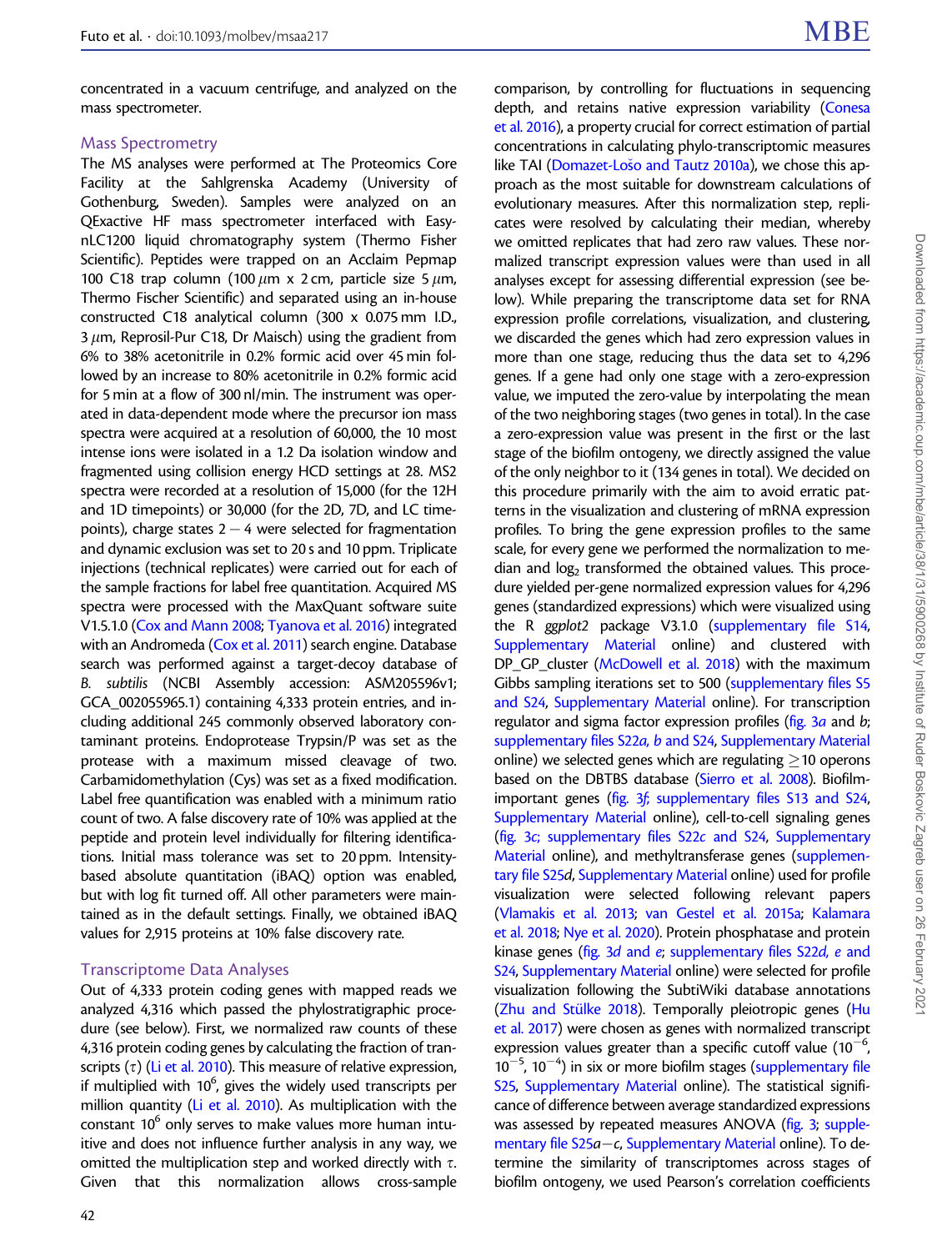(R) calculated in an all-against-all manner and visualized in a heat map ([fig. 1](#page-2-0)b). Pairwise differential gene expression between individual stages of biofilm ontogeny (supplementary file S4, Supplementary Material online) was estimated using a procedure implemented in the DESeq2 V1.18.1 package. Using the likelihood ratio test implemented in the same package, we also tested the overall differential expression for every gene across all stages of the biofilm ontogeny (supplementary file S2, Supplementary Material online).

#### Proteome Data Analyses

Out of 2,915 quantified proteins we analyzed 2,907 which passed the phylostratigraphic procedure (see below). First, we calculated partial concentrations by dividing every iBAQ value by sum of all iBAQ values in the sample. After this normalization step replicates were resolved by calculating their median whereby we omitted replicates that had zero iBAQ values. This yielded normalized protein expression values that were used for calculating evolutionary indices. In preparing the proteome data set for protein expression profile correlation, visualization, and clustering, we further discarded genes which had zero-expression values in more than one stage, reducing thus the data set to 2,543 proteins. If a protein had only one stage with a zero-expression value, we interpolated it by taking the mean of the 2 neighboring stages (134 genes in total). In the case a zero-expression value was present in the first or the last stage of the biofilm ontogeny, we directly assigned it the value of the only neighbor (355 genes in total). To assess correlations between normalized transcriptome and proteome expression values, we calculated the Pearson's correlation coefficient  $(R)$  on the matching 2,543 genes/proteins (supplementary files S12f, g and S24, Supplementary Material online). To bring the protein expression profiles to the same scale, for every gene we performed the normalization to median and  $log<sub>2</sub>$  transformed the obtained values. This procedure yielded per-gene normalized expression values for 2,543 proteins (standardized expressions). Expression similarity across time points and replicates for 2,910 proteins was assessed using PCA in R V3.4.2 [\(R](#page-16-0) [Development Core Team 2008\)](#page-16-0) stats package. The PCA plot was visualized using the R package ggplot2 V3.1.0 ([Wickham 2016\)](#page-16-0), with  $log<sub>2</sub>$  transformed iBAQ values previously increased by 1 ( $fig. 2b$ ).

#### Enrichment Analysis

Due to the poor gene annotations of our focal B. subtilis strain, we transferred annotations from B. subtilis subsp. subtilis str. 168 (NCBI Assembly accession: ASM904v1; GCA\_000009045.1) by establishing orthologs between the two strains (supplementary file S23, Supplementary Material online). This was performed by calculating their re-ciprocal best hit using the blastp algorithm V2.7.1+ [\(Altschul](#page-14-0) [et al. 1990](#page-14-0)) with 10 $^{-5}$  e-value cutoff. Functional annotations for the B. subtilis 168 strain were retrieved from the SubtiWiki database (Zhu and Stülke 2018) (October 23, 2019). Functional enrichment of transcriptome and proteome clusters, and individual biofilm timepoints was estimated using the one-way hypergeometric test. For each timepoint genes

that had standardized expression in that timepoint at least 0.5 times ( $log<sub>2</sub>$  scale) above the median of their overall expression profile were tested for functional enrichment. P values were adjusted for multiple comparisons using the Yekutieli and Benjamini procedure ([Yekutieli and Benjamini 1999](#page-16-0)).

#### Evolutionary Measures

The phylostratigraphic procedure was performed as previ-ously described [\(Domazet-Lo](#page-14-0)šo et al. 2007; [Domazet-Lo](#page-15-0)šo [and Tautz 2010a\)](#page-15-0). Following the recent phylogenetic litera-ture (Xu and Côté [2003](#page-16-0); [Wu et al. 2009](#page-16-0); [Kubo et al. 2011;](#page-15-0) [Williams and Embley 2014](#page-16-0); [Raymann et al. 2015;](#page-16-0) [Wang and](#page-16-0) [Ash 2015;](#page-16-0) [Zhang and Lu 2015;](#page-16-0) [Hug et al. 2016;](#page-15-0) [Fan et al. 2017;](#page-15-0) [Mukherjee et al. 2017](#page-16-0); [Zaremba-Niedzwiedzka et al. 2017;](#page-16-0) [Hern](#page-15-0)ández-Gonzá[lez et al. 2018](#page-15-0); [Lazarte et al. 2018](#page-15-0); [Parks](#page-16-0) [et al. 2018](#page-16-0)), we constructed a consensus phylogeny that covers divergence from the last common ancestor of cellular organisms to the B. subtilis as a focal organism (supplementary files S6 and S7, Supplementary Material online). We chose the nodes based on their phylogenetic support in the above listed literature, their importance of evolutionary transitions and availability of reference genomes for terminal taxa. The full set of protein sequences for 926 terminal taxa were retrieved from ENSEMBL [\(Zerbino et al. 2018](#page-16-0)) (922) and NCBI (4) databases. After checking consistencies of the files, leaving only the longest splicing variant per gene for eukaryotic organisms and adding taxon tags to the sequence headers of all sequences, we prepared a protein sequence database for sequence similarity searches (supplementary file S8, Supplementary Material online). To construct the phylostra-tigraphic map [\(Domazet-Lo](#page-14-0)šo et al. 2007; [Domazet-Lo](#page-15-0)šo and [Tautz 2010a\)](#page-15-0) of B. subtilis, we compared 4,333 B. subtilis proteins with the protein sequence database by blastp algorithm V2.7.1+ with the  $10^{-3}$  e-value threshold. After discarding all protein sequences which did not return their own sequence as a match, 4,317 protein sequences left in the sample. These 4,317 protein sequences were than mapped on the 12 internodes (phylostrata) of the consensus phylogeny using a custom-made pipeline (supplementary file S8, Supplementary Material online). We assigned a protein to the oldest phylostratum on the phylogeny where a protein still had a match (Dollo's parsimony) [\(Domazet-Lo](#page-14-0)šo et al. [2007;](#page-14-0) [Domazet-Lo](#page-15-0)šo and Tautz 2010a). Using expression values for 4,316 protein coding genes we calculated the TAI for each ontogenetic stage [\(fig. 1](#page-2-0)e; supplementary file S10, Supplementary Material online):

$$
\mathsf{TAI}=\frac{\sum_{i=1}^n ps_i e_i}{\sum_{i=1}^n e},
$$

where  $ps<sub>i</sub>$  is an integer which represents the phylostratum of the protein  $i$ ,  $e_i$  is the normalized transcript expression value of the gene  $i$  and  $n$  is the total number of genes analyzed. TAI is the weighted mean of phylogenetic ranks (phylostrata) that statistical properties and the biological interpretation are pre-viously described [\(Domazet-Lo](#page-15-0)šo and Tautz 2010a). To test for the robustness of the phylostratigraphic procedure and the TAI profile, we also constructed several phylostratigraphic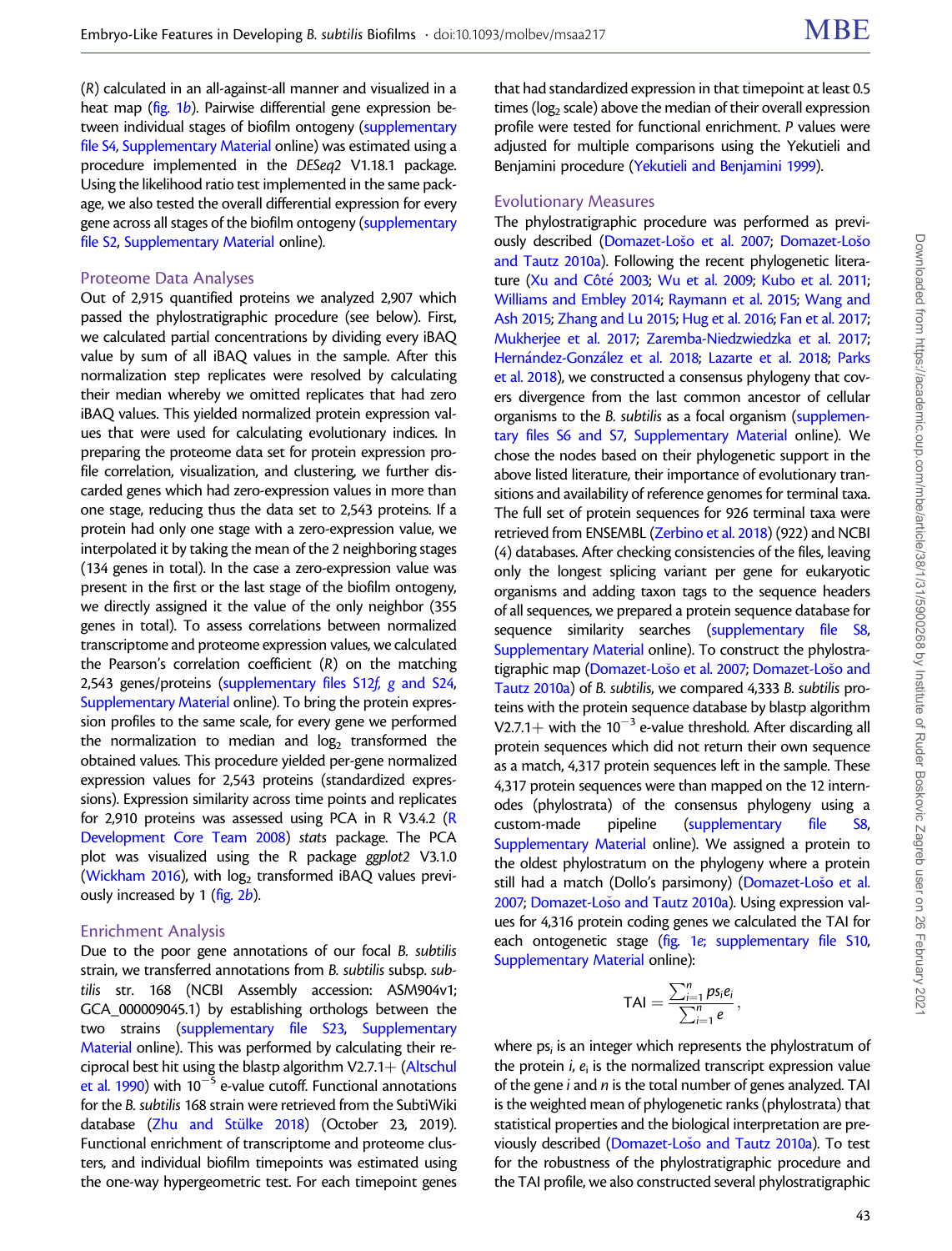maps with different e-value cutoffs (10, 1, 10 $^{-1}$ , 10 $^{-2}$ , 10 $^{-5}$ ,  $10^{-10}$ ,  $10^{-15}$ ,  $10^{-20}$ , and  $10^{-30}$ ) using the blastp algorithm V2.7.1+ (supplementary file S8, Supplementary Material online). The stability of the recapitulation pattern was further tested using the MMseqs2 tool in the clustering mode (Steinegger and Söding 2017). We clustered protein sequences of 926 terminal taxa and retained clusters that contained at least one B. subtilis gene. For each of these clusters, we determined a gene that comes from the species embedded in the oldest phylostratum. The phylogenetic age of that gene was then assigned to the B. subtilis genes in that cluster. The clustering was performed with 10 different minimum coverage parameters (-c), ranging from 0 to 0.9 (supplementary files S8 and S21, Supplementary Material online). In all clustering iterations, the mode of clustering was set to transitive connection clustering, the maximum e-value threshold was set to 0.001, whereas all other parameters were set to their default values. For each of the clustering iterations we calculated TAI profiles (supplementary files S8 and S21, Supplementary Material online). To test the resilience of the TAI profiles to the sequencing depth related stochastic fluctuations at the lower end of expression levels, we removed from the data set genes with low expression values and recalculated TAI. The obtained TAI profiles remained essentially unchanged at the range of cutoffs (supplementary file S26, Supplementary Material online). To analyze the proteome data in similar fashion, we introduced the PAI ([fig. 1](#page-2-0)g; supplementary file S10, Supplementary Material online), that is, the weighted mean of phylogenetic ranks (phylostrata):

$$
PAI = \frac{\sum_{i=1}^{n} ps_i e_i}{\sum_{i=1}^{n} e_i},
$$

where  $ps_i$  is an integer which represents the phylostratum of the protein *i*,  $q_i$  is normalized protein expression value of the protein  $i$  and  $n$  is the total number of proteins analyzed. In total, we used 2,907 proteins for PAI calculation. To test the resilience of the PAI profiles to the iBAQ-related stochastic fluctuations at the lower end of expression levels, we removed from the data set proteins with low expression values and recalculated PAI. The obtained PAI profiles remained essentially unchanged at the range of cutoffs (supplementary file S27, Supplementary Material online). To estimate evolutionary divergence rates of B. subtilis proteins, we found 3,094 orthologs in Bacillus licheniformis str. DSM 13 (NCBI Assembly accession: ASM1164v1; GCA\_000011645.1) by reciprocal best hits using blastp with  $10^{-5}$  e-value threshold (supplementary file S10, Supplementary Material online). Of the available Bacillus species, B. licheniformis provided the best balance between the number of detected orthologues and the evolutionary distance of species pair for calculating evolutionary rates. We globally aligned B. subtilis–B. licheniformis orthologous pairs using the Needleman–Wunsch algorithm and then constructed codon alignments in pal2nal [\(Suyama](#page-16-0) [et al. 2006](#page-16-0)). The nonsynonymous substitution rate (dN) and the synonymous substitution rate (dS) were calculated using Comeron's method [\(Comeron 1995\)](#page-14-0). The whole procedure of obtaining dN and dS was performed in the R package

orthologr V0.3.0.9000 ([Drost et al. 2015\)](#page-15-0). Using dN values of 3,091 genes, we calculated the transcriptome nonsynonymous divergence index (TdNI; [fig. 1](#page-2-0)f; supplementary file S10, Supplementary Material online), that is, the weighted mean of nonsynonymous gene divergence:

$$
\mathsf{Td} N I = \frac{\sum_{i=1}^n dN_i e_i}{\sum_{i=1}^n e_i},
$$

where  $dN_i$  is a real number which represents the nonsynonymous divergence of gene i,  $e_i$  is the normalized transcript expression value of the gene  $i$  and  $n$  is the total number of genes analyzed. Using dS values of 2,212 genes, we calculated transcriptome synonymous divergence index (TdSI; supplementary files S10 and S11a, Supplementary Material online), that is, the weighted mean of synonymous gene divergence:

$$
\mathsf{TdSI} = \frac{\sum_{i=1}^{n} \mathsf{dS}_i e_i}{\sum_{i=1}^{n} e_i}
$$

;

where  $dS_i$  is a real number which represents the synonymous divergence of gene  $i, e_i$  is the normalized transcript expression value of the gene  $i$  and  $n$  is the total number of genes analyzed. To analyze proteome data in similar fashion, we introduced the PdNI and PdSI. Using dN of 2,329 proteins, we calculated the proteome nonsynonymous divergence index (PdNI;  $fig. 1h$  $fig. 1h$ ), that is, the weighted mean of nonsynonymous divergence:

$$
PdNI = \frac{\sum_{i=1}^{n} dN_i q_i}{\sum_{i=1}^{n} q_i},
$$

where  $dN_i$  is a real number which represents the nonsynonymous divergence of protein  $i, q_i$  is the normalized protein expression value of the protein  $i$  and  $n$  is the total number of proteins analyzed. Using expression values of 1,755 proteins, we calculated proteome synonymous divergence index (PdSI; supplementary files S10 and S11b, Supplementary Material online), that is, the weighted mean of synonymous divergence:

$$
PdSI = \frac{\sum_{i=1}^{n} dS_i q_i}{\sum_{i=1}^{n} q_i},
$$

where  $dS_i$  represents the synonymous divergence value of protein i,  $q_i$  is the normalized protein expression value of protein  $i$  that acts as weight factor and  $n$  is the total number of proteins analyzed. Using 4,316 transcript expression values and "measure independent of length and composition" (MILC) [\(Supek and Vlahovi](#page-16-0)č[ek 2005](#page-16-0)) values we calculated TCBI (supplementary files S10 and S11c, Supplementary Material online), that is, the weighted arithmetic mean of codon usage bias:

$$
\mathsf{TCBI} = \frac{\sum_{i=1}^{n} \mathsf{MILC}_{i}e_{i}}{\sum_{i=1}^{n} e_{i}},
$$

where MILC is a real number which represents the codon usage bias of gene i,  $e_i$  is the normalized transcript expression value of the gene  $i$  that acts as weight factor and  $n$  is the total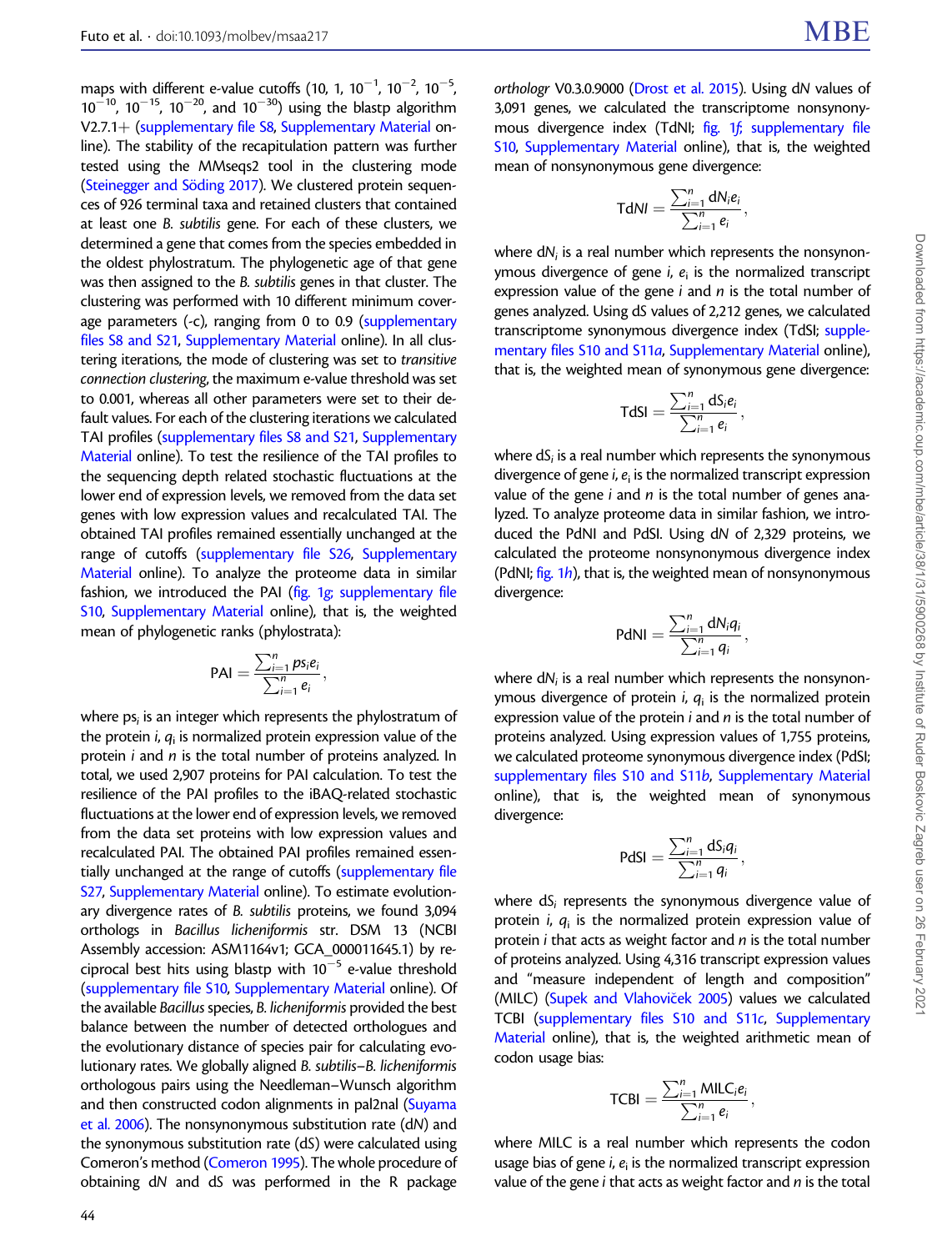<span id="page-14-0"></span>number of genes analyzed. Using 2,907 protein expression and MILC values we calculated proteome codon usage bias index (PCBI; supplementary files S10 and S11d, Supplementary Material online), that is, the weighted arithmetic mean of codon usage bias:

$$
PCBI = \frac{\sum_{i=1}^{n} MILC_iq_i}{\sum_{i=1}^{n} q_i},
$$

where MILC is a real number which represents the codon usage bias of protein  $i, q_i$  is the normalized protein expression value of protein  $i$  that acts as weight factor and  $n$  is the total number of proteins analyzed. MILC values were obtained from R package coRdon V1.3.0 [\(Elek et al. 2019\)](#page-15-0), with respect to codon usage bias of ribosomal genes. The whole procedure of obtaining TdNI, TdSI, PdNI, and PdSI was made in R package orthologr V0.3.0.9000. The statistical analysis for TAI, PAI, TdNI, TdSI, PdNI, PdSI, TCBI, and PCBI was calculated using the R package myTAI V0.9.0 ([Drost et al. 2018\)](#page-15-0).

#### Imaging

Images of biofilms at sampling timepoints [\(fig. 1](#page-2-0)a) along with the time-lapse video (supplementary file S3, Supplementary Material online) were taken using the Sony Alpha a7 II mirrorless camera attached to a Zeiss Stemi 2000-C stereomicroscope with a NEX/T2 adapter (Novoflex) at 30 $\degree$ C and average relative humidity of 74.5% using the automatic camera settings. The time-lapse video was produced from 1,345 shots taken during 14 days in 15 min intervals using the Adobe After Effects CC 2017 software at 24 fps.

## Supplementary Material

Supplementary data are available at Molecular Biology and Evolution online.

# Acknowledgments

We thank Ž. Pezer-Sakač, P. Štancl, B. Pavletić and I. Šutevski for assistance with protein isolation, T.C.G. Bosch, A. Klimovich, and G. Klobučar for discussions. This work was supported by the Novo Nordisk Foundation (NNF10CC1016517), the Independent Research Fund Denmark (9040-00075A) to I.M.; the City of Zagreb, the Croatian Science Foundation under the project IP-2016-06- 5924, the Adris Foundation, and the European Regional Development Fund (KK01.1.1.01.0008 CERRM and KK.01.1.1.01.0009 DATACROSS) to T.D.-L.

## Author Contributions

T.D-L. initiated and conceptualized the study; T.D-L. and I.M. supervised the study; L.O. and N.Č. optimized protocols for culturing bacteria, RNA and proteome isolation; L.O. and N.C. isolated transcriptomes and proteomes; M.F., K.V., and S.K. processed raw transcriptome data, mapped reads, and established expression levels; I.M., V.R., and A.T. performed LC-MS experiments and quantified proteomes; M.F., K.V., S.K., T.Š., and T.D-L. analyzed the data and prepared the figures; M.D-L. and T.Š. developed the phylostratigraphic pipeline; N.Č., M.D-L., D.K., and T.D-L. constructed consensus phylogeny and built

the database; M.F., S.K., N.Č., M.L., and M.D-L. made phylostratigraphic maps; T.D.-L. and M.F. wrote the manuscript with contributions of all authors. All authors read and approved the manuscript.

# Data Availability

All transcriptome data have been deposited in NCBI's Gene Expression Omnibus and are accessible through GEO Series accession number GSE141305. All mass spectrometry proteomics data have been deposited in the PRIDE database and are accessible through the data set identifier PXD016656. The supplementary file S3, Supplementary Material online, contains a video available at [https://youtu.be/em5PvOKEj-E.](https://youtu.be/em5PvOKEj-E) All custom-made scripts used in this study are available at <https://github.com/bacillus-biofilms/biofilm-data-analysis>.

# **References**

- Abzhanov A. 2013. von Baer's law for the ages: lost and found principles of developmental evolution. Trends Genet. 29(12):712–722.
- Altschul SF, Gish W, Miller W, Myers EW, Lipman DJ. 1990. Basic local alignment search tool. J Mol Biol. 215(3):403–410.
- Andrews S. 2010. FastQC: a quality control tool for high throughput sequence data. Available from: [https://www.bioinformatics.babra](https://www.bioinformatics.babraham.ac.uk/projects/fastqc/)[ham.ac.uk/projects/fastqc/.](https://www.bioinformatics.babraham.ac.uk/projects/fastqc/) Accessed September 7, 2020.
- Bogdanović O, Smits AH, de la Calle Mustienes E, Tena JJ, Ford E, Williams R, Senanayake U, Schultz MD, Hontelez S, van Kruijsbergen I, et al. 2016. Active DNA demethylation at enhancers during the vertebrate phylotypic period. Nat Genet. 48(4):417–426.
- Bomberger JM, Welp AL. 2020. Bacterial community interactions during chronic respiratory disease. Front Cell Infect Microbiol. 10:213.
- Bonner JT. 2000. First signals: the evolution of multicellular development. Princeton: Princeton University Press.
- Bosch AATM, Levin E, van Houten MA, Hasrat R, Kalkman G, Biesbroek G, de Steenhuijsen Piters WAA, de Groot P-K, Pernet P, Keijser BJF, et al. 2016. Development of upper respiratory tract microbiota in infancy is affected by mode of delivery. EBioMedicine 9:336–345.
- Bushnel B. 2014. BBMap: a fast, accurate, splice-aware aligner. Available from:<https://sourceforge.net/projects/bbmap/>. Accessed September 7, 2020.
- Cheng X, Hui JHL, Lee YY, Wan Law PT, Kwan HS. 2015. A "Developmental Hourglass" in Fungi. Mol Biol Evol. 32(6):1556–1566.
- Claessen D, Rozen DE, Kuipers OP, Søgaard-Andersen L, van Wezel GP. 2014. Bacterial solutions to multicellularity: a tale of biofilms, filaments and fruiting bodies. Nat Rev Microbiol. 12(2):115–124.
- Comeron JM. 1995. A method for estimating the numbers of synonymous and nonsynonymous substitutions per site. J Mol Evol. 41(6):1152–1159.
- Conesa A, Madrigal P, Tarazona S, Gomez-Cabrero D, Cervera A, McPherson A, Szcześniak MW, Gaffney DJ, Elo LL, Zhang X, et al. 2016. A survey of best practices for RNA-seq data analysis. Genome Biol. 17(1):13.
- Cox J, Mann M. 2008. MaxQuant enables high peptide identification rates, individualized p.p.b.-range mass accuracies and proteomewide protein quantification. Nat Biotechnol. 26(12):1367–1372.
- Cox J, Neuhauser N, Michalski A, Scheltema RA, Olsen JV, Mann M. 2011. Andromeda: a peptide search engine integrated into the MaxQuant environment. J Proteome Res. 10(4):1794–1805.
- Domazet-Loso T, Tautz D. 2003. An evolutionary analysis of orphan genes in Drosophila. Genome Res. 13(10):2213–2219.
- Domazet-Lošo T, Brajković J, Tautz D. 2007. A phylostratigraphy approach to uncover the genomic history of major adaptations in metazoan lineages. Trends Genet. 23(11):533–539.
- Domazet-Lošo T, Carvunis A-R, Albà MM, Šestak MS, Bakarić R, Neme R, Tautz D. 2017. No evidence for phylostratigraphic bias impacting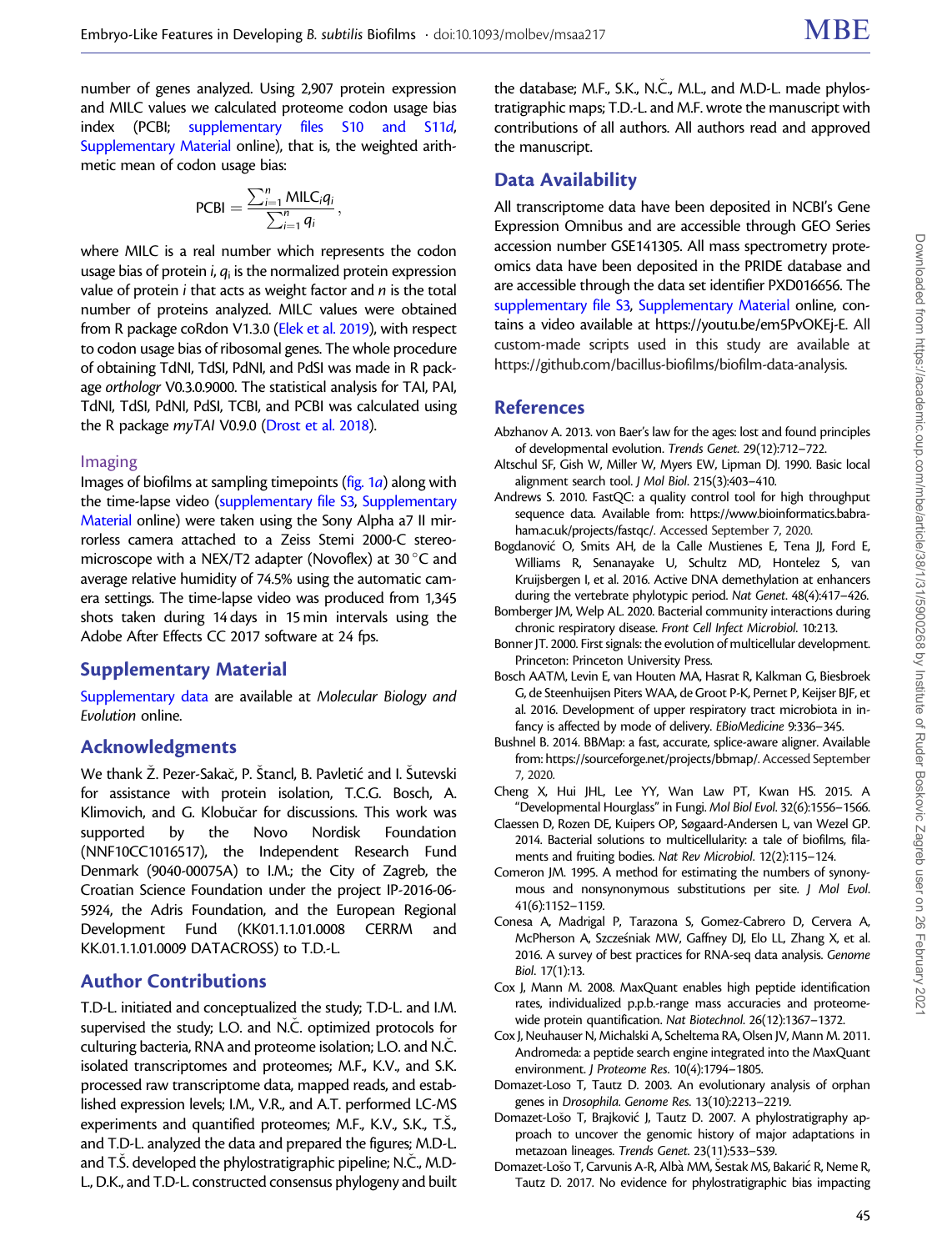<span id="page-15-0"></span>inferences on patterns of gene emergence and evolution. Mol Biol Evol. 34(4):843–856.

- Domazet-Lošo T, Tautz D. 2010a. A phylogenetically based transcriptome age index mirrors ontogenetic divergence patterns. Nature 468(7325):815–818.
- Domazet-Lošo T, Tautz D. 2010b. Phylostratigraphic tracking of cancer genes suggests a link to the emergence of multicellularity in metazoa. BMC Biol. 8(1):66.
- Dragoš A, Kiesewalter H, Martin M, Hsu C-Y, Hartmann R, Wechsler T, Eriksen C, Brix S, Drescher K, Stanley-Wall N, et al. 2018. Division of labor during biofilm matrix production. Curr Biol. 28(12):1903–1913.e5.
- Drost H-G, Gabel A, Grosse I, Quint M. 2015. Evidence for active maintenance of phylotranscriptomic hourglass patterns in animal and plant embryogenesis. Mol Biol Evol. 32(5):1221–1231.
- Drost H-G, Gabel A, Liu J, Quint M, Grosse I. 2018. myTAI: evolutionary transcriptomics with R. Bioinformatics 34(9):1589–1590.
- Drost H-G, Janitza P, Grosse I, Quint M. 2017. Cross-kingdom comparison of the developmental hourglass. Curr Opin Genet Dev. 45:69–75.
- Elek A, Kuzman M, Vlahoviček K. 2019. coRdon: codon usage analysis and prediction of gene expressivity. Available from: [https://github.](https://github.com/BioinfoHR/coRdon) [com/BioinfoHR/coRdon.](https://github.com/BioinfoHR/coRdon) Accessed September 7, 2020.
- Fan B, Blom J, Klenk H-P, Borriss R. 2017. Bacillus amyloliquefaciens, Bacillus velezensis, and Bacillus siamensis Form an "Operational Group B. amyloliquefaciens" within the B. subtilis Species Complex. Front Microbiol. 8:22.
- Flemming H-C, Wuertz S. 2019. Bacteria and archaea on Earth and their abundance in biofilms. Nat Rev Microbiol. 17(4):247–260.
- Franklin MJ, Chang C, Akiyama T, Bothner B. 2015. New technologies for studying biofilms. Microbiol Spectr. 3(4):1–23.
- van Gestel J, Vlamakis H, Kolter R. 2015a. Division of labor in biofilms: the ecology of cell differentiation. Microbiol Spectr. 3(2):MB-0002-2014.
- van Gestel J, Vlamakis H, Kolter R. 2015b. From cell differentiation to cell collectives: Bacillus subtilis uses division of labor to migrate. PLOS Biol. 13(4):e1002141.
- Guan G, Pinochet-Barros A, Gaballa A, Patel SJ, Argüello JM, Helmann JD. 2015. PfeT, a P1B4 -type ATPase, effluxes ferrous iron and protects Bacillus subtilis against iron intoxication. Mol Microbiol. 98(4):787–803.
- Hall-Stoodley L, Costerton JW, Stoodley P. 2004. Bacterial biofilms: from the natural environment to infectious diseases. Nat Rev Microbiol. 2(2):95–108.
- Hashuel R, Ben-Yehuda S. 2019. Aging of a bacterial colony enforces the evolvement of nondifferentiating mutants. mBio 10(5):e01414.
- Hernández-González IL, Moreno-Hagelsieb G, Olmedo-Álvarez G. 2018. Environmentally-driven gene content convergence and the Bacillus phylogeny. BMC Evol Biol. 18(1):148.
- Hu H, Uesaka M, Guo S, Shimai K, Lu T-M, Li F, Fujimoto S, Ishikawa M, Liu S, Sasagawa Y, EXPANDE Consortium, et al. 2017. Constrained vertebrate evolution by pleiotropic genes. Nat Ecol Evol. 1(11):1722–1730.
- Hug LA, Baker BJ, Anantharaman K, Brown CT, Probst AJ, Castelle CJ, Butterfield CN, Hernsdorf AW, Amano Y, Ise K, et al. 2016. A new view of the tree of life. Nat Microbiol. 1:16048.
- Humphries J, Xiong L, Liu J, Prindle A, Yuan F, Arjes HA, Tsimring L, Süel GM. 2017. Species-independent attraction to biofilms through electrical signaling. Cell 168(1 – 2):200–209.e12.
- Irie N, Kuratani S. 2011. Comparative transcriptome analysis reveals vertebrate phylotypic period during organogenesis. Nat Commun. 2:248.
- Ishihama Y, Rappsilber J, Mann M. 2006. Modular stop and go extraction tips with stacked disks for parallel and multidimensional peptide fractionation in proteomics. J Proteome Res. 5(4):988–994.
- Javaux EJ. 2019. Challenges in evidencing the earliest traces of life. Nature 572(7770):451–460.
- Kalamara M, Spacapan M, Mandic-Mulec I, Stanley-Wall NR. 2018. Social behaviours by Bacillus subtilis: quorum sensing, kin discrimination and beyond. Mol Microbiol. 110(6):863–878.
- Kalinka AT, Tomancak P. 2012. The evolution of early animal embryos: conservation or divergence? Trends Ecol Evol (Amst). 27(7):385–393.
- Kalinka AT, Varga KM, Gerrard DT, Preibisch S, Corcoran DL, Jarrells J, Ohler U, Bergman CM, Tomancak P. 2010. Gene expression divergence recapitulates the developmental hourglass model. Nature 468(7325):811–814.
- Khalturin K, Hemmrich G, Fraune S, Augustin R, Bosch TCG. 2009. More than just orphans: are taxonomically-restricted genes important in evolution? Trends Genet. 25(9):404–413.
- Koonin EV, Martin W. 2005. On the origin of genomes and cells within inorganic compartments. Trends Genet. 21(12):647–654.
- Kubo Y, Rooney AP, Tsukakoshi Y, Nakagawa R, Hasegawa H, Kimura K. 2011. Phylogenetic Analysis of Bacillus subtilis strains applicable to Natto (Fermented Soybean) production. Appl Environ Microbiol. 77(18):6463–6469.
- Lappin-Scott H, Burton S, Stoodley P. 2014. Revealing a world of biofilms - the pioneering research of Bill Costerton. Nat Rev Microbiol. 12(11):781–787.
- Lawrence M, Huber W, Pagès H, Aboyoun P, Carlson M, Gentleman R, Morgan MT, Carey VJ. 2013. Software for computing and annotating genomic ranges. PLoS Comput Biol. 9(8):e1003118.
- Lazarte JN, Lopez RP, Ghiringhelli PD, Berón CM. 2018. Bacillus wiedmannii biovar thuringiensis: a specialized mosquitocidal pathogen with plasmids from diverse origins. Genome Biol Evol. 10(10):2823–2833.
- Levin M, Anavy L, Cole AG, Winter E, Mostov N, Khair S, Senderovich N, Kovalev E, Silver DH, Feder M, et al. 2016. The mid-developmental transition and the evolution of animal body plans. Nature. 531(7596):637–641.
- Levin M, Hashimshony T, Wagner F, Yanai I. 2012. Developmental milestones punctuate gene expression in the Caenorhabditis embryo. Dev Cell. 22(5):1101–1108.
- Li B, Ruotti V, Stewart RM, Thomson JA, Dewey CN. 2010. RNA-Seq gene expression estimation with read mapping uncertainty. Bioinformatics 26(4):493–500.
- Li H, Handsaker B, Wysoker A, Fennell T, Ruan J, Homer N, Marth G, Abecasis G, Durbin R, 1000 Genome Project Data Processing Subgroup. 2009. The sequence alignment/map format and SAMtools. Bioinformatics. 25(16):2078–2079.
- Liu Y, Beyer A, Aebersold R. 2016. On the dependency of cellular protein levels on mRNA abundance. Cell 165(3):535–550.
- Love MI, Huber W, Anders S. 2014. Moderated estimation of fold change and dispersion for RNA-seq data with DESeq2. Genome Biol. 15(12):550.
- Lyons NA, Kolter R. 2015. On the evolution of bacterial multicellularity. Curr Opin Microbiol. 24:21–28.
- McDougald D, Rice SA, Barraud N, Steinberg PD, Kjelleberg S. 2012. Should we stay or should we go: mechanisms and ecological consequences for biofilm dispersal. Nat Rev Microbiol. 10(1):39–50.
- McDowell IC, Manandhar D, Vockley CM, Schmid AK, Reddy TE, Engelhardt BE. 2018. Clustering gene expression time series data using an infinite Gaussian process mixture model. PLOS Comput Biol. 14(1):e1005896.
- McFall-Ngai M, Hadfield MG, Bosch TCG, Carey HV, Domazet-Lošo T, Douglas AE, Dubilier N, Eberl G, Fukami T, Gilbert SF, et al. 2013. Animals in a bacterial world, a new imperative for the life sciences. Proc Natl Acad Sci U S A. 110(9):3229–3236.
- McFall-Ngai MJ. 2014. The importance of microbes in animal development: lessons from the Squid-Vibrio Symbiosis. Annu Rev Microbiol. 68(1):177–194.
- de Mendoza A, Sebé-Pedrós A, Šestak MS, Matejčić M, Torruella G, Domazet-Lošo T, Ruiz-Trillo I. 2013. Transcription factor evolution in eukaryotes and the assembly of the regulatory toolkit in multicellular lineages. Proc Natl Acad Sci. 110(50):E4858–E4866.
- Monds RD, O'Toole GA. 2009. The developmental model of microbial biofilms: ten years of a paradigm up for review. Trends Microbiol. 17(2):73–87.
- Morgan M, Hervé P, Valerie O, Nathaniel H. 2017. Rsamtools: binary alignment (BAM), FASTA, variant call (BCF), and tabix file import.